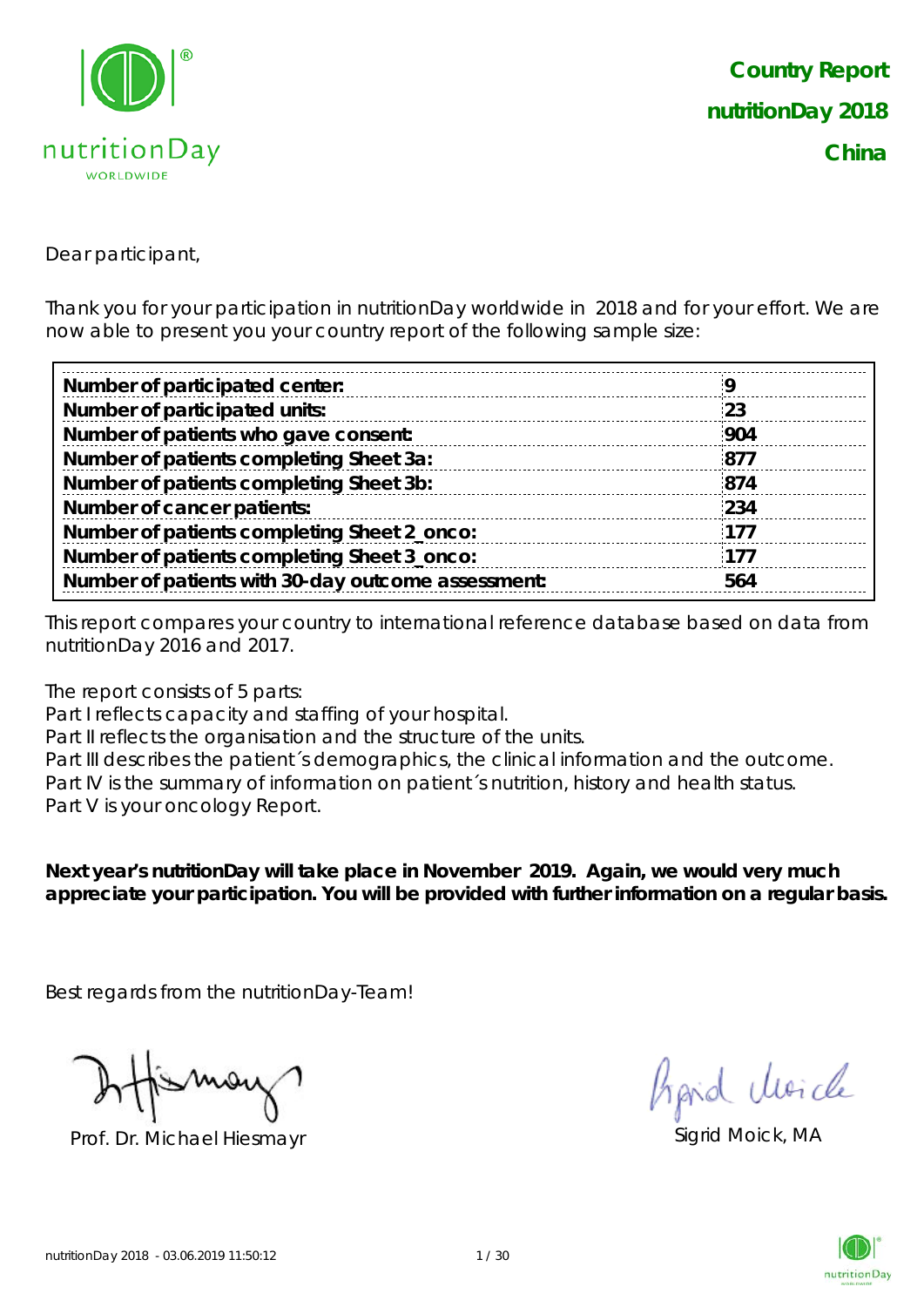# *I. Hospital capacity and staffing ("Hospital sheet")*

|                                                                                    | <b>YOUR RESULTS</b> | <b>REFERENCE RESULTS</b> |
|------------------------------------------------------------------------------------|---------------------|--------------------------|
| 1. Total number of beds in hospital                                                | 2000 [1287-3156]    | 317 [188-615]            |
|                                                                                    |                     |                          |
| 2. Total number of admissions in the hospital last year 00866 [68143-135279]       |                     | 17520 [8982-34767]       |
|                                                                                    |                     |                          |
| 3. Total number of staff in the hospital                                           |                     |                          |
| <b>Total medical doctors</b>                                                       | 536 [419-768]       | 170 [78-396]             |
| <b>Medical specialists</b>                                                         | 406 [340-471]       | 117 [54-244]             |
| Medical non-specialists                                                            | 26                  | 35 [11-82]               |
| <b>Nurses</b>                                                                      | 927 [840-1131]      | 418 [195-800]            |
| <b>Dieticians</b>                                                                  | $3[2-3]$            | $5[2-9]$                 |
| <b>Nutritionists</b>                                                               | $2[1-3]$            | $1[0-4]$                 |
| Pharmacists                                                                        | 80 [75-86]          | 7 [4-22]                 |
| Kitchen staff                                                                      | 18 [14-21]          | 30 [14-55]               |
|                                                                                    |                     |                          |
| <b>Full time equivalent</b>                                                        |                     |                          |
| <b>Total medical doctors</b>                                                       | 294                 | 139 [60-368]             |
| <b>Medical specialists</b>                                                         | 268                 | 98 [48-245]              |
| Medical non-specialists                                                            | 26                  | 34 [11-87]               |
| <b>Nurses</b>                                                                      | 835                 | 350 [187-778]            |
| <b>Dieticians</b>                                                                  | 1                   | $4[2-8]$                 |
| <b>Nutritionists</b>                                                               | $\overline{a}$      | $1[0-3]$                 |
| Pharmacists                                                                        | 56                  | $6[3-18]$                |
| Kitchen staff                                                                      | 1                   | 27 [14-50]               |
|                                                                                    |                     |                          |
| 4. Does the hospital have a nutrition care strategy?                               | 4 (100%) Yes        | 351 (78.7%) Yes          |
|                                                                                    |                     |                          |
| 5. Which nutrition-related standards or routine activities exist in your hospital? |                     |                          |
| Nutrition training is available                                                    | 4 (80.0%) Yes       | 298 (66.8%) Yes          |
| Nutrition steering committee is available                                          | 3 (60.0%) Yes       | 280 (62.8%) Yes          |
| Quality indicators are recorded and reported to national<br>or regional level      | 2 (40.0%) Yes       | 193 (43.3%) Yes          |
| Quality indicators are used for internal benchmarking                              | 3 (60.0%) Yes       | 235 (52.7%) Yes          |
| Patient feedback about food and food service is collected<br>using a questionnaire | 3 (60.0%) Yes       | 337 (75.6%) Yes          |
| None                                                                               | 1 (20.0%) Yes       | 19 (4.3%) Yes            |
| No answer given                                                                    | $1(20.0\%)$         |                          |

#### **6. Which codes are available /routinely used in your hospital for billing and reimbursement purposes?**

| Codes available            |               |                 |
|----------------------------|---------------|-----------------|
| <b>Nutrition Support</b>   | 3 (60.0%) Yes | 216 (48.4%) Yes |
| Oral nutrition supplements | 2 (40.0%) Yes | 165 (37.0%) Yes |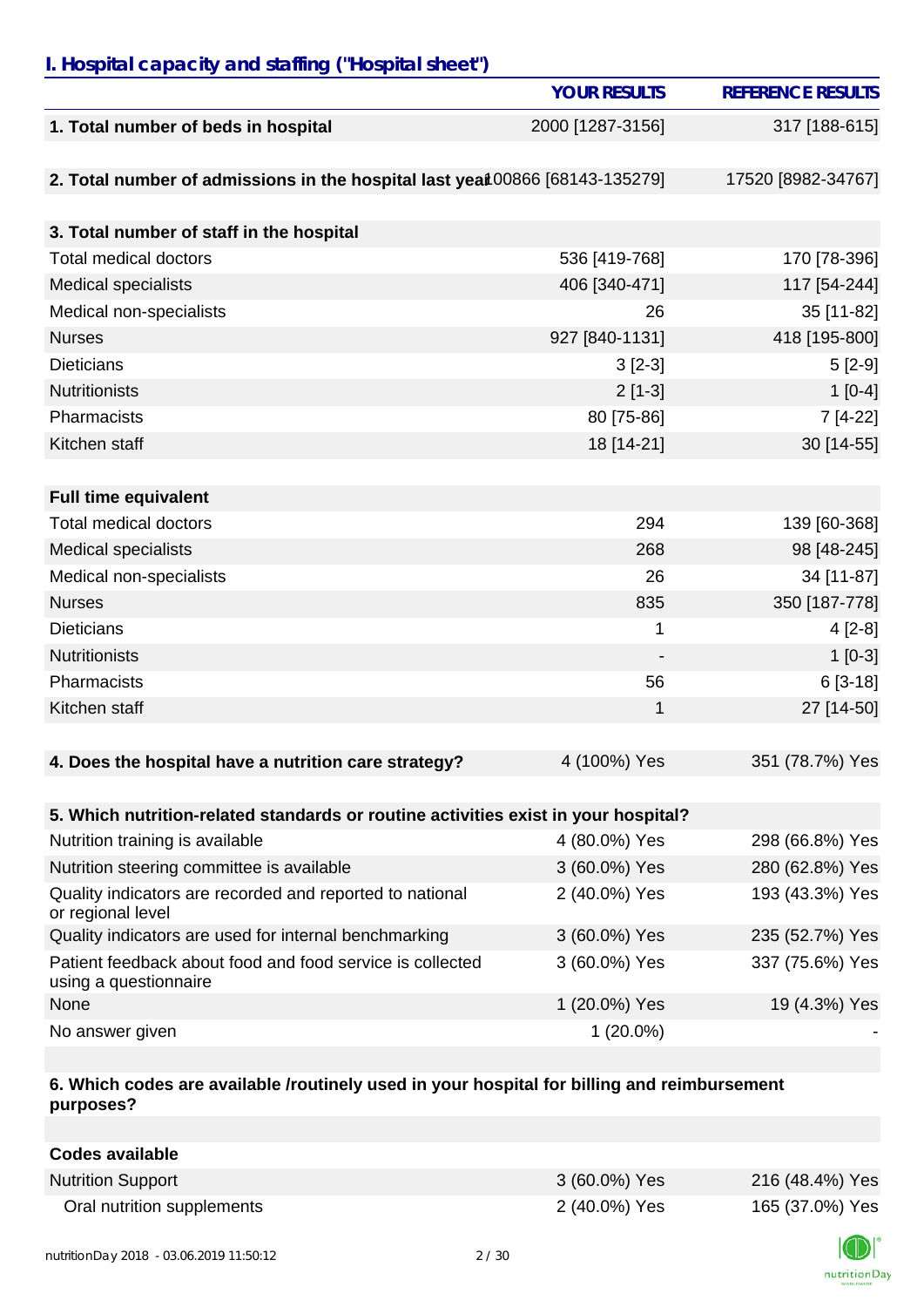| Parenteral nutrition                                      | 3 (60.0%) Yes            | 255 (57.2%) Yes |
|-----------------------------------------------------------|--------------------------|-----------------|
| <b>Enteral nutrition</b>                                  | 4 (80.0%) Yes            | 224 (50.2%) Yes |
| Dietary counseling                                        | 2 (40.0%) Yes            | 166 (37.2%) Yes |
| Specific dietary interventions                            | 4 (80.0%) Yes            | 119 (26.7%) Yes |
| Screening for malnutrition                                | 2 (40.0%) Yes            | 119 (26.7%) Yes |
| <b>Risk of malnutrition</b>                               | 2 (40.0%) Yes            | 103 (23.1%) Yes |
| Malnutrition (in general)                                 | 1 (20.0%) Yes            | 203 (45.5%) Yes |
| Severity of malnutrition (i.e. mild, moderate, severe)    | 1 (20.0%) Yes            | 195 (43.7%) Yes |
| No information available from billing/finance/controlling |                          | 75 (16.8%) Yes  |
| No answer given                                           | $\overline{\phantom{a}}$ | 18 (4.0%)       |
|                                                           |                          |                 |
| <b>Codes routinely used</b>                               |                          |                 |
| <b>Nutrition Support</b>                                  | 3 (60.0%) Yes            | 188 (42.2%) Yes |
| Oral nutrition supplements                                | 2 (40.0%) Yes            | 143 (32.1%) Yes |
| Parenteral nutrition                                      | 3 (60.0%) Yes            | 233 (52.2%) Yes |
| <b>Enteral nutrition</b>                                  | 4 (80.0%) Yes            | 205 (46.0%) Yes |
| Dietary counseling                                        | 2 (40.0%) Yes            | 140 (31.4%) Yes |
| Specific dietary interventions                            | 3 (60.0%) Yes            | 105 (23.5%) Yes |
| Screening for malnutrition                                | 2 (40.0%) Yes            | 95 (21.3%) Yes  |
| <b>Risk of malnutrition</b>                               | 2 (40.0%) Yes            | 80 (17.9%) Yes  |
| Malnutrition (in general)                                 | 1 (20.0%) Yes            | 176 (39.5%) Yes |
| Severity of malnutrition (i.e. mild, moderate, severe)    | 1 (20.0%) Yes            | 169 (37.9%) Yes |
| No information available from billing/finance/controlling |                          | 81 (18.2%) Yes  |
| No answer given                                           |                          | 29 (6.5%)       |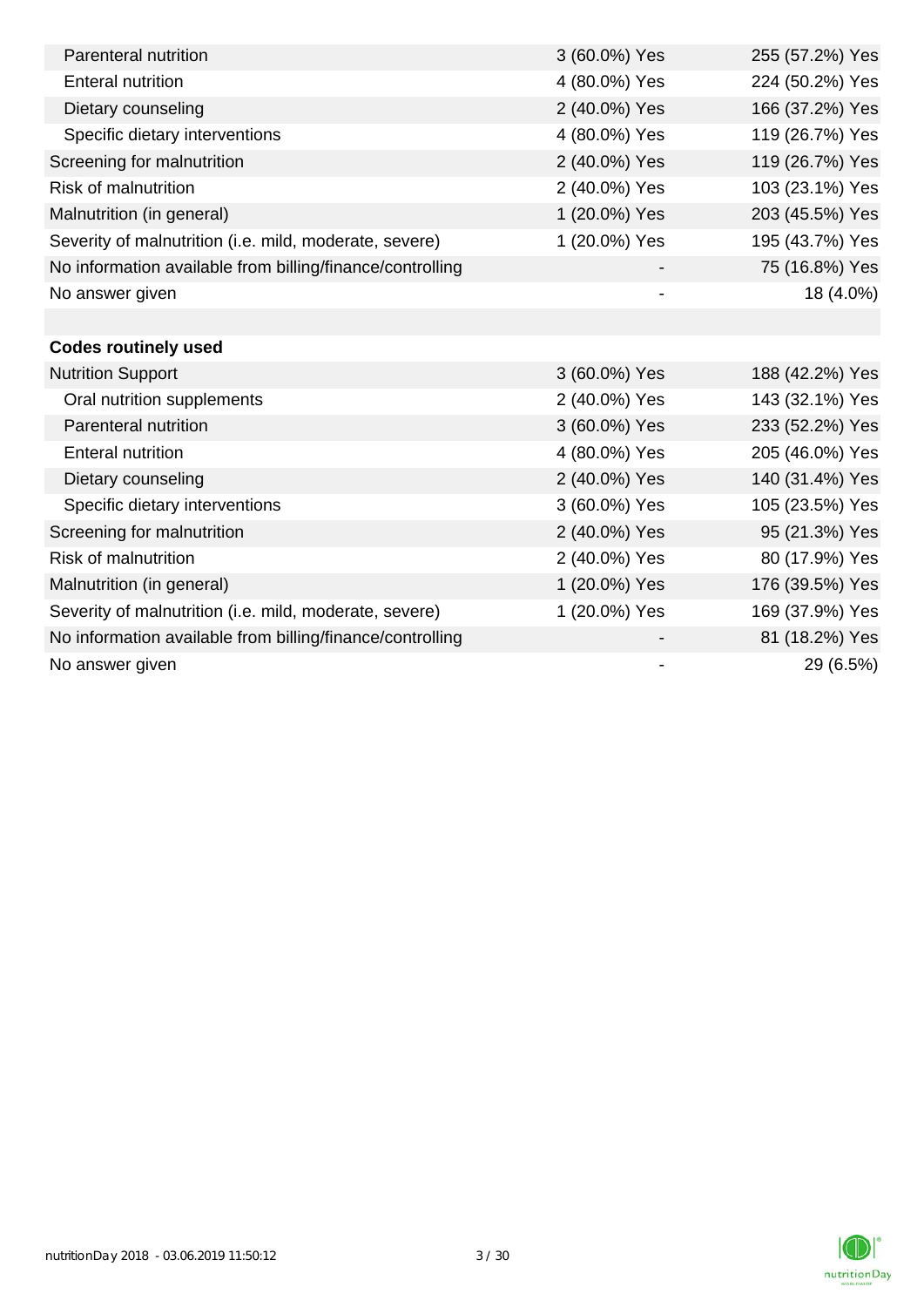## *II. Unit organisation and structures ("Sheet 1a/1b")*

|                                                                       | <b>YOUR RESULTS</b>          | <b>REFERENCE RESULTS</b> |
|-----------------------------------------------------------------------|------------------------------|--------------------------|
|                                                                       |                              |                          |
| Internal Medicine / General                                           |                              | 19.3%                    |
| Internal Medicine / Cardiology                                        |                              | 4.5%                     |
| Internal Medicine / Gastroenterology & hepatology                     | $3(13.0\%)$                  | 6.3%                     |
| Internal Medicine / Geriatrics                                        |                              | 7.9%                     |
| Internal Medicine / Infectious diseases                               |                              | 0.5%                     |
| Internal Medicine / Nephrology                                        |                              | 1.3%                     |
| Internal Medicine / Oncology (incl. radiotherapy)                     | 2(8.7%)                      | 7.2%                     |
| Interdisciplinary                                                     |                              | 3.3%                     |
| Long term care                                                        | $\qquad \qquad \blacksquare$ | 2.0%                     |
| Neurology                                                             | 1(4.3%)                      | 3.6%                     |
| Surgery / General                                                     | 8 (34.8%)                    | 13.5%                    |
| Surgery/ Cardiac/Vascular/Thoracic                                    | $1(4.3\%)$                   | 2.1%                     |
| Surgery / Neurosurgery                                                | 2(8.7%)                      | 1.0%                     |
| Surgery / Orthopedic                                                  |                              | 4.2%                     |
| Trauma                                                                | $\overline{\phantom{a}}$     | 1.4%                     |
| Ear Nose Throat (ENT)                                                 | -                            | 1.8%                     |
| Gynecology / Obstetrics                                               |                              | 1.6%                     |
| Pediatrics                                                            |                              | 1.3%                     |
| Psychiatry                                                            |                              | 0.9%                     |
| <b>Others</b>                                                         | $6(26.1\%)$                  | 16.1%                    |
|                                                                       |                              |                          |
| 2. Number of registered inpatients at noon                            | 39 [20-94]                   | 24 [18-31]               |
|                                                                       |                              |                          |
| 3. Total bed capacity of the unit                                     | 61 [23-99]                   | 30 [24-38]               |
|                                                                       |                              |                          |
| 4. Number of each type of staff in the unit for TODAY's morning shift |                              |                          |
|                                                                       |                              |                          |
| <b>Fully trained</b>                                                  |                              |                          |
| <b>Medical doctors</b>                                                | 10 [5-21]                    | $3[2-7]$                 |
| <b>Nurses</b>                                                         | 11 [7-20]                    | $5[3-8]$                 |
| Nursing aides                                                         | $0[0-0]$                     | $2[1-3]$                 |
| <b>Dieticians</b>                                                     | $0[0-0]$                     | $1 [0-1]$                |
| <b>Nutritionists</b>                                                  | $0 [0-0]$                    | $0 [0-1]$                |
| Administrative staff                                                  | $1[1-1]$                     | $1 [0-1]$                |
| Other staff involved in patient care                                  | $0[0-0]$                     | $1[0-2]$                 |
|                                                                       |                              |                          |
| In training                                                           |                              |                          |
| <b>Medical doctors</b>                                                | $3[1-6]$                     | $1$ [0-3]                |
| <b>Medical students</b>                                               | $0 [0-2]$                    | $0[0-2]$                 |
| <b>Nurses</b>                                                         | $1[1-2]$                     | $1 [0-3]$                |

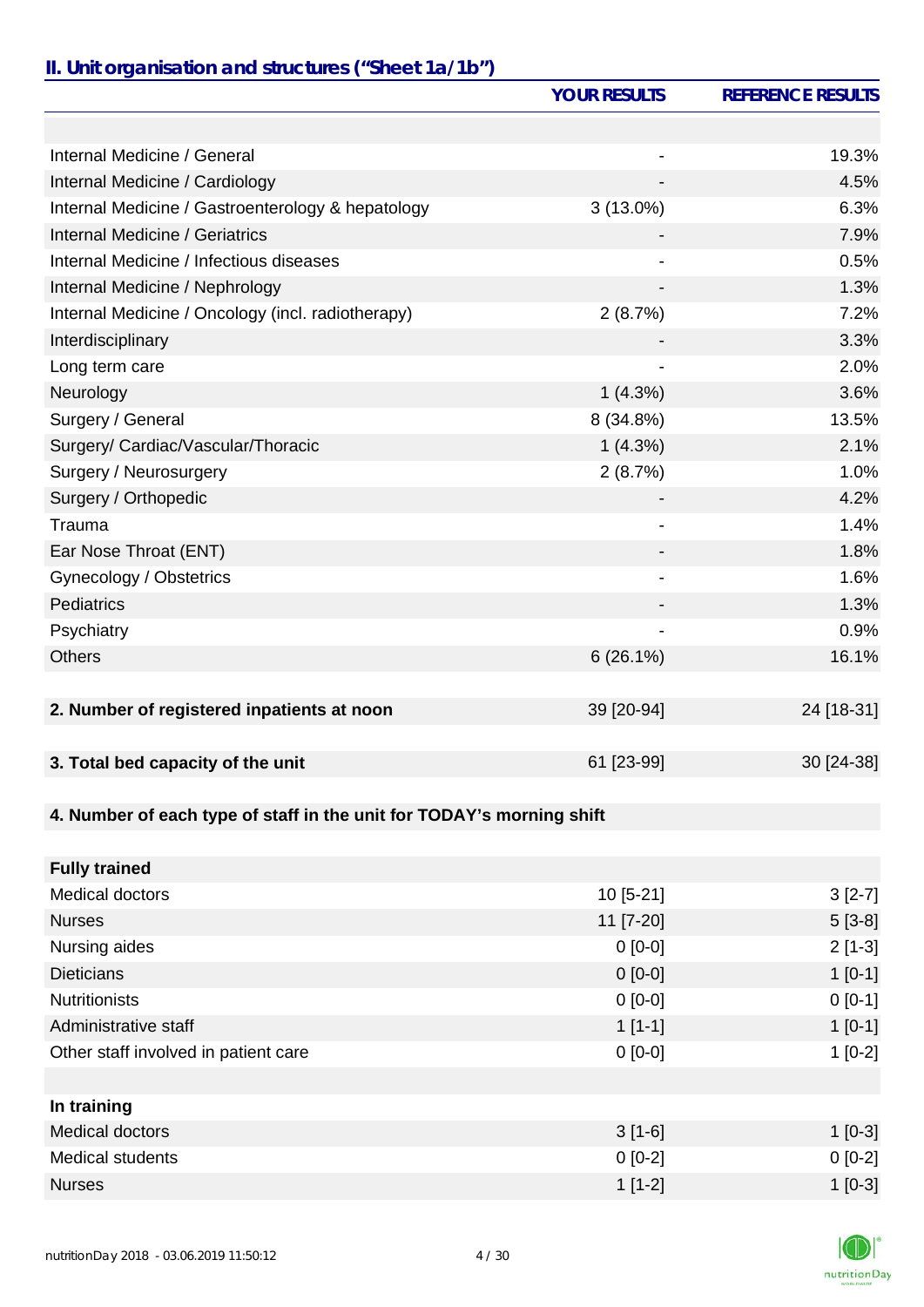| Nursing aides                                                                                       | $0[0-0]$       | $0[0-0]$        |
|-----------------------------------------------------------------------------------------------------|----------------|-----------------|
| <b>Dieticians</b>                                                                                   | $0 [0-0]$      | $0 [0-0]$       |
| <b>Nutritionists</b>                                                                                | $0 [0-0]$      | $0[0-0]$        |
| Other staff involved in patient care                                                                | $0 [0-0]$      | $0[0-0]$        |
|                                                                                                     |                |                 |
| 5. Is there a nutrition support team in your hospital<br>available?                                 | 13 (100%) Yes  | 705 (76.4%) Yes |
|                                                                                                     |                |                 |
| 6. Does the unit have a nutrition care strategy?                                                    | 7 (53.8%) Yes  | 678 (73.5%) Yes |
| 7. Is there a person in your unit responsible for<br>nutrition care?                                | 2 (15.4%) Yes  | 644 (69.8%) Yes |
| 8. Is there a dietician, nutritionist or dietetic assistant<br>available for your unit?             | 4 (22.2%) Yes  | 831 (90.0%) Yes |
| 9. Is specific staff responsible for providing feeding<br>assistance to patients during meal times? | 3 (23.1%) Yes  | 575 (62.3%) Yes |
| 10. How do you MAINLY screen/monitor patients for<br>malnutrition?                                  |                |                 |
| At admission                                                                                        |                |                 |
| No routine screening                                                                                |                | 85 (8.8%) Yes   |
| No fixed criteria                                                                                   |                | 14 (1.4%) Yes   |
| Experience / visual assessment only                                                                 | 3 (13.0%) Yes  | 77 (7.9%) Yes   |
| Weighing / BMI only                                                                                 | 2 (8.7%) Yes   | 141 (14.5%) Yes |
| Nutritional Risk Screening (NRS) 2002                                                               | 13 (56.5%) Yes | 309 (31.9%) Yes |
| Malnutrition Universal Screening Tool (MUST)                                                        |                | 59 (6.1%) Yes   |
| Malnutrition Screening tool (MST)                                                                   |                | 70 (7.2%) Yes   |
| <b>SNAQ</b>                                                                                         |                | 11 (1.1%) Yes   |
| Other formal tool                                                                                   |                | 148 (15.3%) Yes |
| I do not know                                                                                       |                | 9 (0.93%) Yes   |
| Missing                                                                                             | 5(21.7%)       | 47 (4.8%)       |
|                                                                                                     |                |                 |
| <b>During hospital stay</b>                                                                         |                |                 |
| No routine monitoring                                                                               | 3 (13.0%) Yes  | 88 (9.1%) Yes   |
| No fixed criteria                                                                                   |                | 77 (7.9%) Yes   |
| Experience / visual assessment only                                                                 | 6 (26.1%) Yes  | 174 (17.9%) Yes |
| Weighing / BMI only                                                                                 | 7 (30.4%) Yes  | 313 (32.3%) Yes |
| Other formal tool                                                                                   | 2 (8.7%) Yes   | 251 (25.9%) Yes |
| I do not know                                                                                       |                | 20 (2.1%) Yes   |
| Missing                                                                                             | 5(21.7%)       | 47 (4.8%)       |
|                                                                                                     |                |                 |
| 11a. Do you routinely use guidelines or standards for<br>nutrition care?                            | 12 (92.3%) Yes | 724 (80.0%) Yes |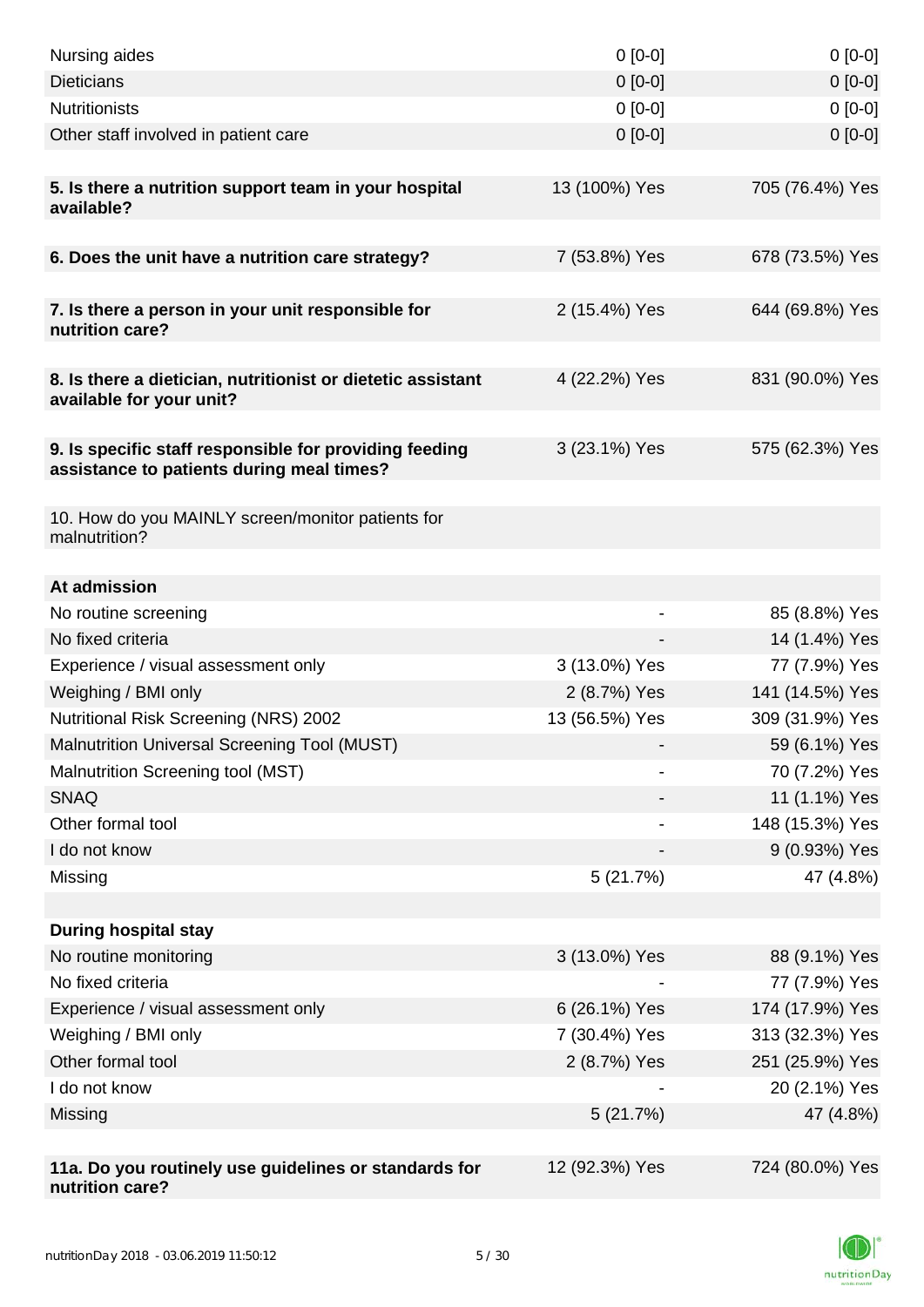| 11b. If yes, which one is mainly used?                            |               |                 |
|-------------------------------------------------------------------|---------------|-----------------|
| International guidelines                                          | 2 (16.7%) Yes | 186 (25.7%) Yes |
| National guidelines                                               | 6 (50.0%) Yes | 105 (14.5%) Yes |
| Standards on hospital level                                       |               | 249 (34.4%) Yes |
| Standards on unit level                                           |               | 51 (7.0%) Yes   |
| Individual patient nutrition care plans                           | 4 (33.3%) Yes | 116 (16.0%) Yes |
| Other                                                             |               | 7 (0.97%) Yes   |
| Missing                                                           |               | $10(1.4\%)$     |
|                                                                   |               |                 |
| 12. What is routinely done in your unit for given patient groups? |               |                 |
|                                                                   |               |                 |
| At risk                                                           |               |                 |
| Watchful waiting                                                  | 9 (39.1%) Yes | 281 (29.0%) Yes |
| Discuss nutrition care activities during ward rounds              | 1 (4.3%) Yes  | 430 (44.3%) Yes |
| Develop an individual nutrition care plan                         | 2 (8.7%) Yes  | 509 (52.5%) Yes |

| Initiate treatment / nutrition intervention                | 4 (17.4%) Yes | 582 (60.0%) Yes |
|------------------------------------------------------------|---------------|-----------------|
| Consult a nutrition expert (dietician, nutritionist, etc.) | 3 (13.0%) Yes | 592 (61.0%) Yes |
| Consult a medical professional                             | 3 (13.0%) Yes | 383 (39.5%) Yes |
| Calculate energy requirements                              | 2 (8.7%) Yes  | 479 (49.4%) Yes |
| Calculate protein requirements                             | 2 (8.7%) Yes  | 466 (48.0%) Yes |
|                                                            |               |                 |

| <b>Malnourished</b>                                        |                |                 |
|------------------------------------------------------------|----------------|-----------------|
| Watchful waiting                                           |                | 196 (20.2%) Yes |
| Discuss nutrition care activities during ward rounds       | 10 (43.5%) Yes | 462 (47.6%) Yes |
| Develop an individual nutrition care plan                  | 12 (52.2%) Yes | 541 (55.8%) Yes |
| Initiate treatment / nutrition intervention                | 10 (43.5%) Yes | 624 (64.3%) Yes |
| Consult a nutrition expert (dietician, nutritionist, etc.) | 11 (47.8%) Yes | 581 (59.9%) Yes |
| Consult a medical professional                             | 9 (39.1%) Yes  | 411 (42.4%) Yes |
| Calculate energy requirements                              | 9 (39.1%) Yes  | 537 (55.4%) Yes |
| Calculate protein requirements                             | 9 (39.1%) Yes  | 522 (53.8%) Yes |

| <b>Every patient</b>                                       |               |                 |
|------------------------------------------------------------|---------------|-----------------|
| Watchful waiting                                           | 3 (13.0%) Yes | 483 (49.8%) Yes |
| Discuss nutrition care activities during ward rounds       | 2 (8.7%) Yes  | 258 (26.6%) Yes |
| Develop an individual nutrition care plan                  |               | 184 (19.0%) Yes |
| Initiate treatment / nutrition intervention                |               | 135 (13.9%) Yes |
| Consult a nutrition expert (dietician, nutritionist, etc.) |               | 185 (19.1%) Yes |
| Consult a medical professional                             |               | 209 (21.5%) Yes |
| Calculate energy requirements                              | 2 (8.7%) Yes  | 123 (12.7%) Yes |
| Calculate protein requirements                             | 2 (8.7%) Yes  | 113 (11.6%) Yes |
|                                                            |               |                 |
| <b>Never</b>                                               |               |                 |

| Watchful waiting                                     | $(4.3\%)$ Yes            | 76 (7.8%) Yes |
|------------------------------------------------------|--------------------------|---------------|
| Discuss nutrition care activities during ward rounds | $\overline{\phantom{0}}$ | 62 (6.4%) Yes |

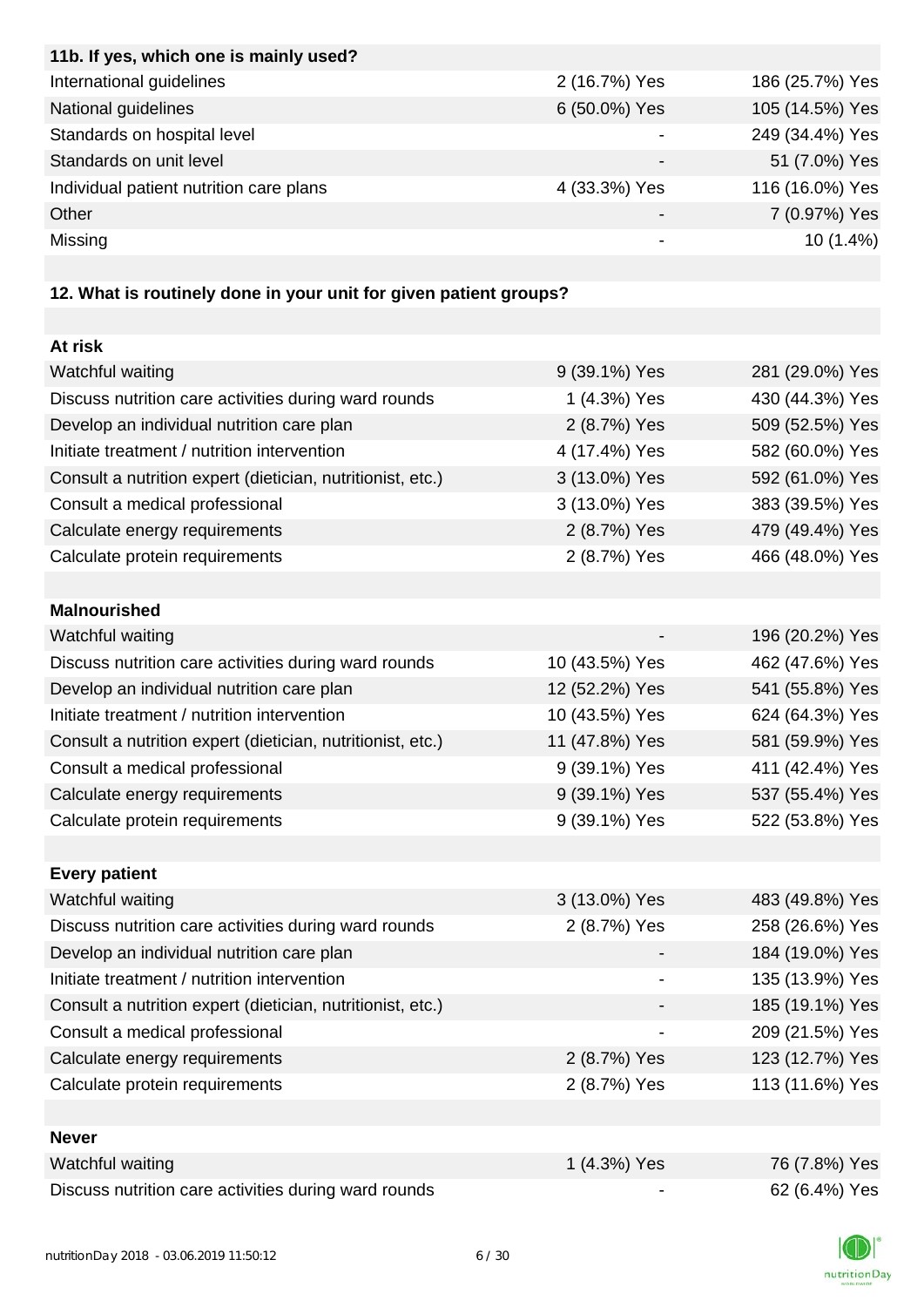| Develop an individual nutrition care plan                          |                          | 50 (5.2%) Yes   |
|--------------------------------------------------------------------|--------------------------|-----------------|
| Initiate treatment / nutrition intervention                        |                          | 13 (1.3%) Yes   |
| Consult a nutrition expert (dietician, nutritionist, etc.)         |                          | 16 (1.6%) Yes   |
| Consult a medical professional                                     | 2 (8.7%) Yes             | 106 (10.9%) Yes |
| Calculate energy requirements                                      |                          | 103 (10.6%) Yes |
| Calculate protein requirements                                     |                          | 124 (12.8%) Yes |
|                                                                    |                          |                 |
| I do not know                                                      |                          |                 |
| Watchful waiting                                                   |                          | 51 (5.3%) Yes   |
| Discuss nutrition care activities during ward rounds               | $\overline{\phantom{a}}$ | 40 (4.1%) Yes   |
| Develop an individual nutrition care plan                          |                          | 22 (2.3%) Yes   |
| Initiate treatment / nutrition intervention                        | $\overline{\phantom{a}}$ | 22 (2.3%) Yes   |
| Consult a nutrition expert (dietician, nutritionist, etc.)         |                          | 18 (1.9%) Yes   |
| Consult a medical professional                                     |                          | 51 (5.3%) Yes   |
| Calculate energy requirements                                      |                          | 40 (4.1%) Yes   |
| Calculate protein requirements                                     | $\overline{\phantom{a}}$ | 42 (4.3%) Yes   |
|                                                                    |                          |                 |
| 13. When do you routinely weigh your patients?                     |                          |                 |
| at admission                                                       | 18 (78.3%) Yes           | 625 (64.4%) Yes |
| Within 24 hours                                                    |                          | 142 (14.6%) Yes |
| Within 48 hours                                                    |                          | 54 (5.6%) Yes   |
| Within 72 hours                                                    | $\overline{\phantom{a}}$ | 27 (2.8%) Yes   |
| Every week                                                         | 17 (73.9%) Yes           | 393 (40.5%) Yes |
| Occasionally                                                       | 1 (4.3%) Yes             | 109 (11.2%) Yes |
| When requested                                                     | 5 (21.7%) Yes            | 483 (49.8%) Yes |
| At discharge                                                       | 4 (17.4%) Yes            | 52 (5.4%) Yes   |
| Never                                                              |                          | 13 (1.3%) Yes   |
| I do not know                                                      |                          | 4 (0.41%) Yes   |
| No answer given                                                    | 10 (41.7%)               | 50 (5.2%)       |
|                                                                    |                          |                 |
| 14. What do you do to support adequate food intake of patients?    |                          |                 |
| Offer additional meals or in between snacks                        | 11 (47.8%) Yes           | 730 (75.3%) Yes |
| Offer meal choices                                                 | 15 (65.2%) Yes           | 711 (73.3%) Yes |
| Offer different portion sizes                                      | 2 (8.7%) Yes             | 635 (65.5%) Yes |
| Consider food presentation                                         | 2 (8.7%) Yes             | 356 (36.7%) Yes |
| Change food texture/consistency as needed                          | 8 (34.8%) Yes            | 797 (82.2%) Yes |
| Consider patient problems with eating and drinking                 | 9 (39.1%) Yes            | 793 (81.8%) Yes |
| Ensure that mealtimes are undisturbed/protected<br>mealtime policy | 8 (34.8%) Yes            | 218 (22.5%) Yes |
| Promote positive eating environment                                | 3 (13.0%) Yes            | 281 (29.0%) Yes |
| Consider cultural/religious preferences                            | 3 (13.0%) Yes            | 559 (57.6%) Yes |
| Consider patient allergies / intolerances                          | 7 (30.4%) Yes            | 650 (67.0%) Yes |
| Other                                                              |                          | 74 (7.6%) Yes   |
| I do not know                                                      | 1 (4.3%) Yes             | 19 (2.0%) Yes   |
| No answer given                                                    | 5(21.7%)                 | 48 (4.9%)       |

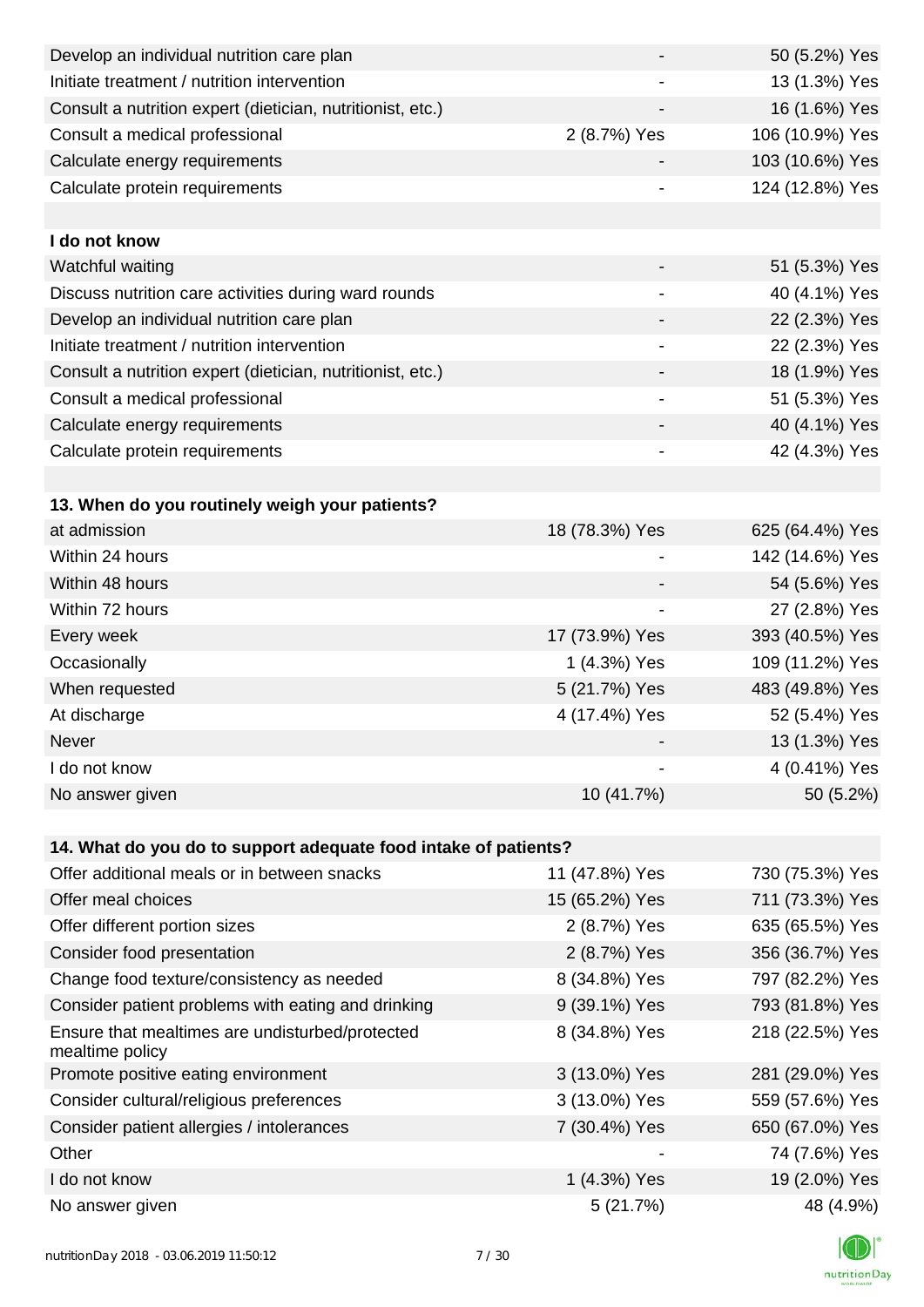| 15. Which nutrition-related standards or routine activities exist in your unit?     |                |                 |
|-------------------------------------------------------------------------------------|----------------|-----------------|
| Nutrition training is available                                                     | 10 (43.5%) Yes | 558 (57.5%) Yes |
| Reporting of nutrition related information to hospital<br>managers                  | 3 (13.0%) Yes  | 408 (42.1%) Yes |
| Quality indicators are recorded and reported to national<br>or regional level       | 1 (4.3%) Yes   | 302 (31.1%) Yes |
| Quality indicators are used for internal benchmarking                               | 9 (39.1%) Yes  | 358 (36.9%) Yes |
| Patient feedback about food and food service is collected<br>using a questionnaire  | 4 (17.4%) Yes  | 625 (64.4%) Yes |
| None                                                                                | 1 (4.3%) Yes   | 32 (3.3%) Yes   |
| I do not know                                                                       |                | 38 (3.9%) Yes   |
| No answer given                                                                     | 10 (43.5%)     | 68 (7.0%)       |
|                                                                                     |                |                 |
| 16. At admission what is asked and documented?                                      |                |                 |
| Change in weight                                                                    | 11 (47.8%) Yes | 775 (79.9%) Yes |
| Eating habits/difficulties                                                          | 12 (52.2%) Yes | 746 (76.9%) Yes |
| Nutrition before admission                                                          | 11 (47.8%) Yes | 592 (61.0%) Yes |
| None                                                                                |                | 15 (1.5%) Yes   |
| I do not know                                                                       |                | 20 (2.1%) Yes   |
| No answer given                                                                     | 10 (43.5%)     | 70 (7.2%)       |
|                                                                                     |                |                 |
| 17. On what forms is there a specific part about eating, nutrition or malnutrition? |                |                 |
|                                                                                     |                |                 |
| a. Patient Record has a section for                                                 |                |                 |
| indicating if the patient is malnourished or at risk of<br>malnutrition             | 13 (56.5%) Yes | 708 (73.0%) Yes |

| mainutrition                                                                         |                |                 |
|--------------------------------------------------------------------------------------|----------------|-----------------|
| nutrition treatment                                                                  | 7 (30.4%) Yes  | 582 (60.0%) Yes |
| None                                                                                 | 1 (4.3%) Yes   | 54 (5.6%) Yes   |
| I do not know                                                                        | 1 (4.3%) Yes   | 26 (2.7%) Yes   |
|                                                                                      |                |                 |
| b. Discharge Letter                                                                  |                |                 |
| summarizes nutrition treatment received during stay                                  | 3 (13.0%) Yes  | 407 (42.0%) Yes |
| makes future nutrition-related recommendations                                       | 11 (47.8%) Yes | 572 (59.0%) Yes |
| None                                                                                 |                | 110 (11.3%) Yes |
| I do not know                                                                        | 1 (4.3%) Yes   | 69 (7.1%) Yes   |
|                                                                                      |                |                 |
| 18. Do you provide brochures about malnutrition to at<br>risk/malnourished patients? | 7 (53.8%) Yes  | 356 (44.8%) Yes |
|                                                                                      |                |                 |
| 19. Who filled in this sheet?                                                        |                |                 |

| Head staff           |               | 281 (29.0%) Yes |
|----------------------|---------------|-----------------|
| <b>Dietician</b>     |               | 517 (53.3%) Yes |
| <b>Nurse</b>         | 5 (21.7%) Yes | 279 (28.8%) Yes |
| Physician            | 9 (39.1%) Yes | 128 (13.2%) Yes |
| Administrative staff | -             | 8 (0.82%) Yes   |

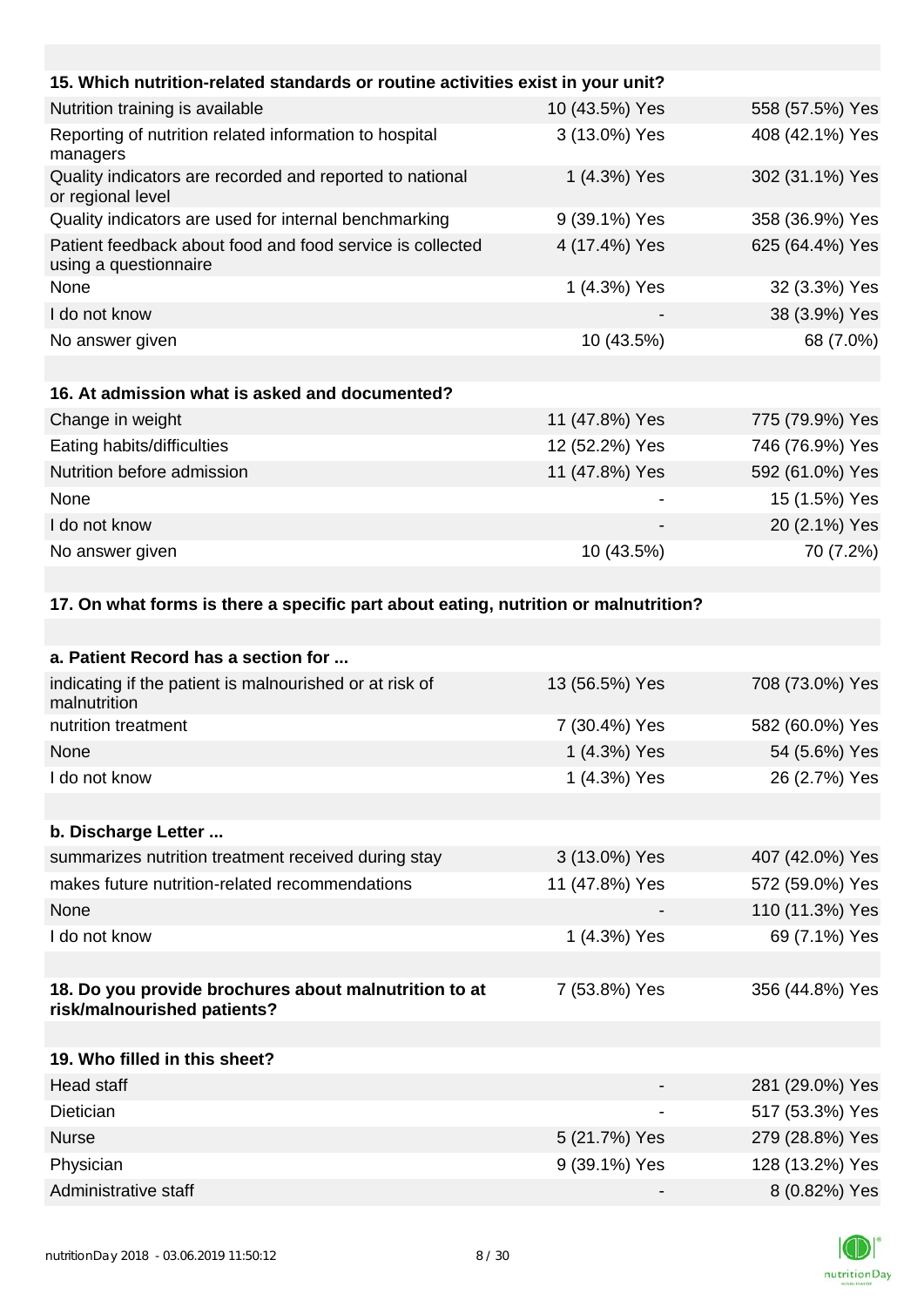| Other         | $\overline{\phantom{0}}$ | 39 (4.0%) Yes |
|---------------|--------------------------|---------------|
| None          | $\sim$                   |               |
| I do not know | $\overline{\phantom{0}}$ | 7 (0.72%) Yes |

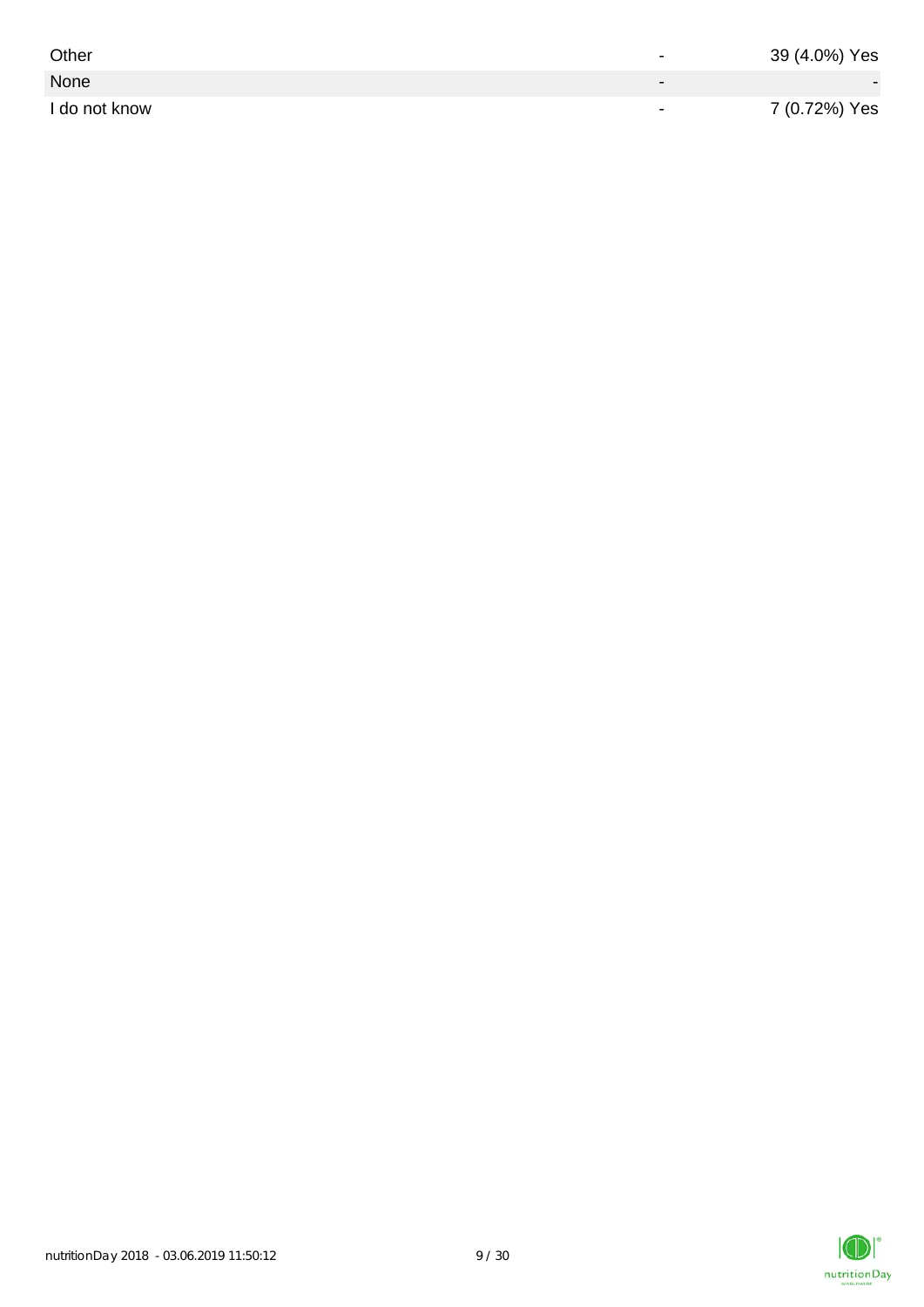|                                                                                         | <b>YOUR RESULTS</b> | <b>REFERENCE RESULTS</b> |
|-----------------------------------------------------------------------------------------|---------------------|--------------------------|
|                                                                                         |                     |                          |
| Total                                                                                   | 904                 | 17827                    |
| Age                                                                                     | 59 [48-68]          | 67 [53-78]               |
| Female                                                                                  | 359 (39.7%)         | 8951 (50.2%)             |
| Weight                                                                                  | $63.1 \pm 12.2$     | $70.1 \pm 19.2$          |
| Height                                                                                  | $166 + 8$           | $165 + 10$               |
| <b>BMI</b>                                                                              | $22.9 \pm 3.7$      | $25.5 \pm 6.0$           |
|                                                                                         |                     |                          |
| 1. This hospital admission was                                                          |                     |                          |
| planned                                                                                 | 725 (80.2%)         | 6798 (38.1%)             |
| an emergency                                                                            | 129 (14.3%)         | 9562 (53.6%)             |
| I do not know                                                                           | 50 (5.5%)           | 1467 (8.2%)              |
| No answer given                                                                         |                     |                          |
| 2a. Diagnosis at admission                                                              |                     |                          |
| 0100 Infectious and parasitic diseases                                                  | $9(1.00\%)$         | 1555 (8.7%)              |
| 0200 Neoplasms                                                                          | 303 (33.5%)         | 3133 (17.6%)             |
| 0300 Blood and bloodforming organs and the immune<br>mechanism                          | 11 (1.2%)           | 1159 (6.5%)              |
| 0400 Endocrine, nutritional and metabolic diseases                                      | 57 (6.3%)           | 2190 (12.3%)             |
| 0500 Mental health                                                                      | 6(0.66%)            | 851 (4.8%)               |
| 0600 Nervous system                                                                     | 79 (8.7%)           | 1636 (9.2%)              |
| 0700 Eye and adnexa                                                                     |                     | 236 (1.3%)               |
| 0800 Ear and mastoid process                                                            |                     | 127 (0.71%)              |
| 0900 Circulatory system                                                                 | 119 (13.2%)         | 3801 (21.3%)             |
| 1000 Respiratory system                                                                 | 80 (8.8%)           | 2810 (15.8%)             |
| 1100 Digestive system                                                                   | 482 (53.3%)         | 4343 (24.4%)             |
| 1200 Skin and subcutaneous tissue                                                       | 15 (1.7%)           | 786 (4.4%)               |
| 1300 Musculoskeletal system and connective tissue                                       | 38 (4.2%)           | 2703 (15.2%)             |
| 1400 Genitourinary system                                                               | 42 (4.6%)           | 1776 (10.0%)             |
| 1500 Pregnancy, childbirth and the puerperium                                           |                     | 198 (1.1%)               |
| 1600 Conditions originating in the perinatal period                                     |                     | 25 (0.14%)               |
| 1700 Congenital/chromosomal abnormalities                                               |                     | 31 (0.17%)               |
| 1800 Symptoms, signs, abnormal clinical/lab findings                                    | 23 (2.5%)           | 816 (4.6%)               |
| 1900 Injury, poisoning                                                                  | 15 (1.7%)           | 512 (2.9%)               |
| 2000 External causes of morbidity and mortality (e.g.<br>transport accidents, assaults) | 8 (0.88%)           | 379 (2.1%)               |
| 2100 Factors influencing health status and contact with<br>health services              |                     | 619 (3.5%)               |
| No answer given                                                                         |                     |                          |
|                                                                                         |                     |                          |
| 3. Which conditions/comorbidities does this patient have?                               |                     |                          |

## Cardiac insufficiency 2518 (22.5%)

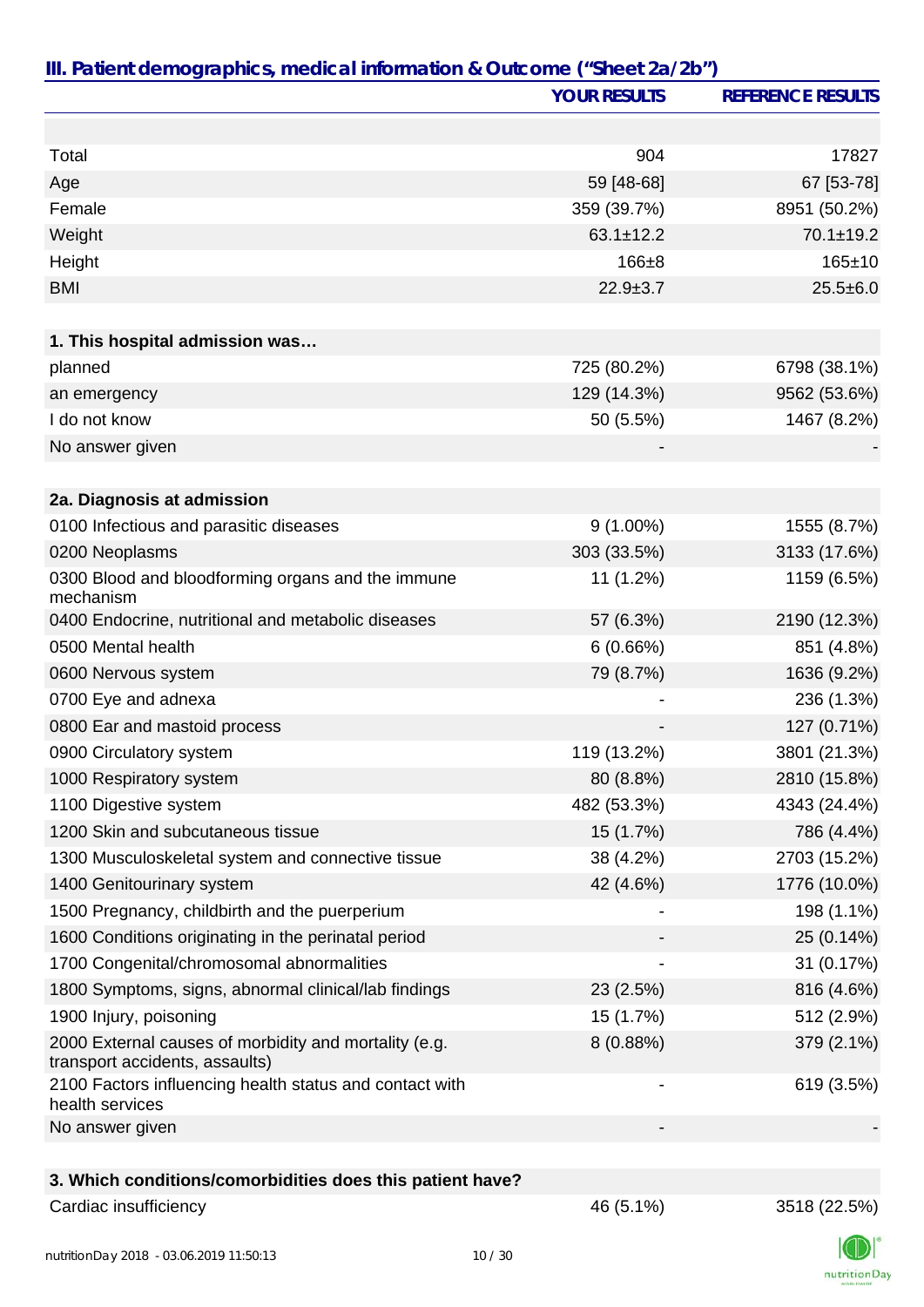| Myocardial infarction                                | $10(1.1\%)$ | 823 (5.4%)    |
|------------------------------------------------------|-------------|---------------|
| Chronic lung disease                                 | 40 (4.5%)   | 2299 (14.8%)  |
| Cerebral vascular disease                            | 83 (9.2%)   | 1523 (9.9%)   |
| Peripheral vascular disease                          | 22 (2.5%)   | 1931 (12.6%)  |
| Chronic liver disease                                | 47 (5.3%)   | 992 (6.5%)    |
| Chronic kidney disease                               | 17 (1.9%)   | 1734 (11.3%)  |
| <b>Diabetes</b>                                      | 77 (8.6%)   | 3888 (24.9%)  |
| Cancer                                               | 234 (26.1%) | 3763 (24.2%)  |
| Infection                                            | 84 (9.3%)   | 2245 (14.5%)  |
| Dementia                                             | 2(0.22%)    | 798 (5.2%)    |
| Major depressive disorder                            | $1(0.11\%)$ | 853 (5.6%)    |
| Other chronic mental disorder                        | 3(0.33%)    | 815 (5.4%)    |
| Other chronic disease                                | 83 (9.3%)   | 4031 (25.9%)  |
| None                                                 | 358 (39.6%) | 3008 (16.9%)  |
|                                                      |             |               |
| 4a. Previous operation during this hospital stay     |             |               |
| Yes, planned                                         | 306 (33.8%) | 3584 (20.1%)  |
| Yes, acute                                           | 26 (2.9%)   | 1077 (6.0%)   |
| <b>No</b>                                            | 465 (51.4%) | 12545 (70.4%) |
| I do not know                                        | 2(0.22%)    | 230 (1.3%)    |
| Missing                                              | 105 (11.6%) | 391 (2.2%)    |
|                                                      |             |               |
| Days since operation                                 | $3[1-7]$    | $3[1-11]$     |
|                                                      |             |               |
| 4b. Planned operation during this hospital stay      |             |               |
| Yes, today or tomorrow                               | 102 (11.3%) | 1266 (7.1%)   |
| Yes, later                                           | 105 (11.6%) | 953 (5.3%)    |
| No                                                   | 482 (53.3%) | 13798 (77.4%) |
| I do not know                                        | 15 (1.7%)   | 833 (4.7%)    |
| Missing                                              | 200 (22.1%) | 977 (5.5%)    |
|                                                      |             |               |
| 5. Previous ICU admission during this hospital stay? | 90 (11.0%)  | 1781 (10.0%)  |
| (Yes)                                                |             |               |
|                                                      |             |               |
| 6. Is this patient terminally ill?                   | 52 (5.8%)   | 1122 (6.3%)   |
|                                                      |             |               |
| 7. Fluid status                                      |             |               |
| Normal                                               | 811 (89.7%) | 13668 (76.7%) |
| Overloaded                                           | 7(0.77%)    | 1008 (5.7%)   |
| Dehydrated                                           | 30 (3.3%)   | 878 (4.9%)    |
| I do not know                                        | 56 (6.2%)   | 2273 (12.8%)  |
| Missing                                              |             |               |
| 8. Number of different medications planned           |             |               |
| Oral                                                 | $1[0-2]$    | $5[2-8]$      |
|                                                      |             |               |

 $\mathbb{C}$ nutritionDay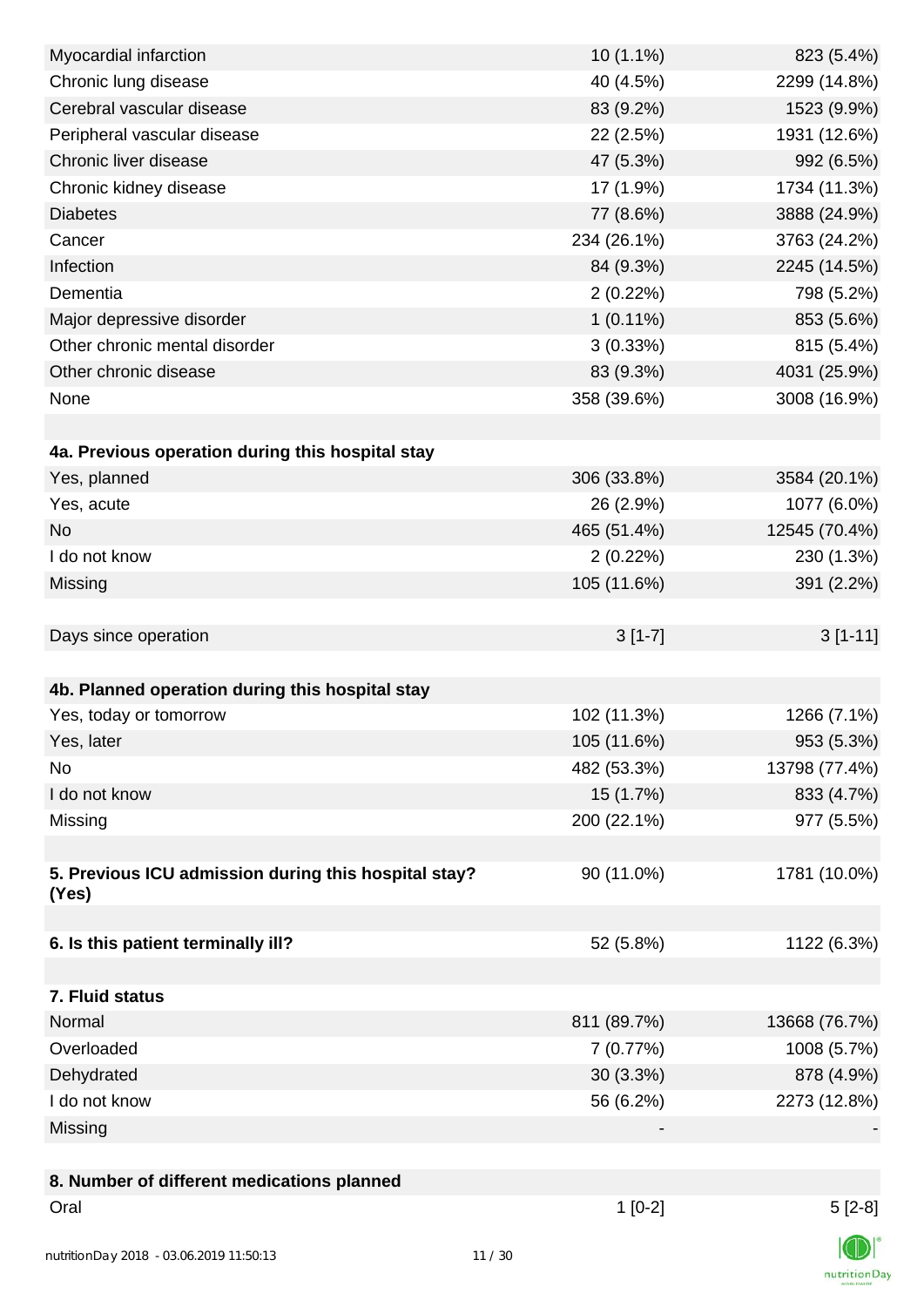| Other                                                                                    | $2[0-5]$    | $2[1-4]$      |
|------------------------------------------------------------------------------------------|-------------|---------------|
|                                                                                          |             |               |
| 9. Was this patient identified as malnourished or at risk of malnutrition?               |             |               |
| Malnourished                                                                             | 91 (10.1%)  | 2050 (11.5%)  |
| At risk                                                                                  | 193 (21.3%) | 3162 (17.7%)  |
| <b>No</b>                                                                                | 587 (64.9%) | 11117 (62.4%) |
| I do not know                                                                            | 33 (3.7%)   | 1498 (8.4%)   |
| Missing                                                                                  |             |               |
|                                                                                          |             |               |
| 10. IV Fluids                                                                            |             |               |
| Electrolyte solution (NaCl, Ringers lactate, etc)                                        | 502 (55.5%) | 6470 (36.3%)  |
| 5% Glucose solution                                                                      | 289 (32.0%) | 1853 (10.4%)  |
|                                                                                          |             |               |
| 11. Number of ONS drinks planned                                                         | $0 [0-0]$   | $0[0-0]$      |
|                                                                                          |             |               |
| 12. Nutrition intake                                                                     |             |               |
| Regular hospital food                                                                    | 577 (63.8%) | 10454 (58.6%) |
| Fortified/enriched hospital food                                                         | 125 (13.8%) | 1962 (11.0%)  |
| Protein/energy supplement (e.g. ONS drinks)                                              | 103 (11.4%) | 2469 (13.8%)  |
| <b>Enteral nutrition</b>                                                                 | 126 (13.9%) | 882 (4.9%)    |
| Parenteral nutrition                                                                     | 118 (13.1%) | 929 (5.2%)    |
| Special diet                                                                             | 25 (2.8%)   | 5732 (32.2%)  |
| None                                                                                     | 138 (15.3%) | 895 (5.0%)    |
|                                                                                          |             |               |
| 13a. All lines and Tubes                                                                 |             |               |
| <b>Central Venous</b>                                                                    | 180 (22.1%) | 1535 (8.6%)   |
| Peripheral venous access                                                                 | 394 (48.3%) | 8238 (46.2%)  |
| Nasogastric                                                                              | 58 (7.1%)   | 462 (2.6%)    |
| Nasojejunal                                                                              | 28 (3.4%)   | 79 (0.44%)    |
| Nasoduadenal                                                                             | 6(0.74%)    | 67 (0.38%)    |
| Enterostoma                                                                              | $9(1.1\%)$  | 82 (0.46%)    |
|                                                                                          | 1(0.12%)    | 137 (0.77%)   |
| Percutaneous endoscopy/surgical gastrostomy                                              |             |               |
| Percutaneous endoscopy/surgical jejunostomy                                              | 6(0.74%)    | 63 (0.35%)    |
| None                                                                                     | 303 (33.5%) | 8032 (45.1%)  |
| 13b. Were there complications with nutrition related lines<br>and tubes since admission? |             |               |
| Yes, previously                                                                          | $11(1.2\%)$ | 247 (1.4%)    |
| Yes, ongoing                                                                             | 28 (3.1%)   | 173 (0.97%)   |
| <b>No</b>                                                                                | 716 (79.2%) | 14548 (81.6%) |
| I do not know                                                                            | 16 (1.8%)   | 1646 (9.2%)   |
| Missing                                                                                  | 133 (14.7%) | 1213 (6.8%)   |
|                                                                                          |             |               |

### **14. Please indicate if any of the following was done for this patient since admission**

| Energy requirements were determined |
|-------------------------------------|
|-------------------------------------|

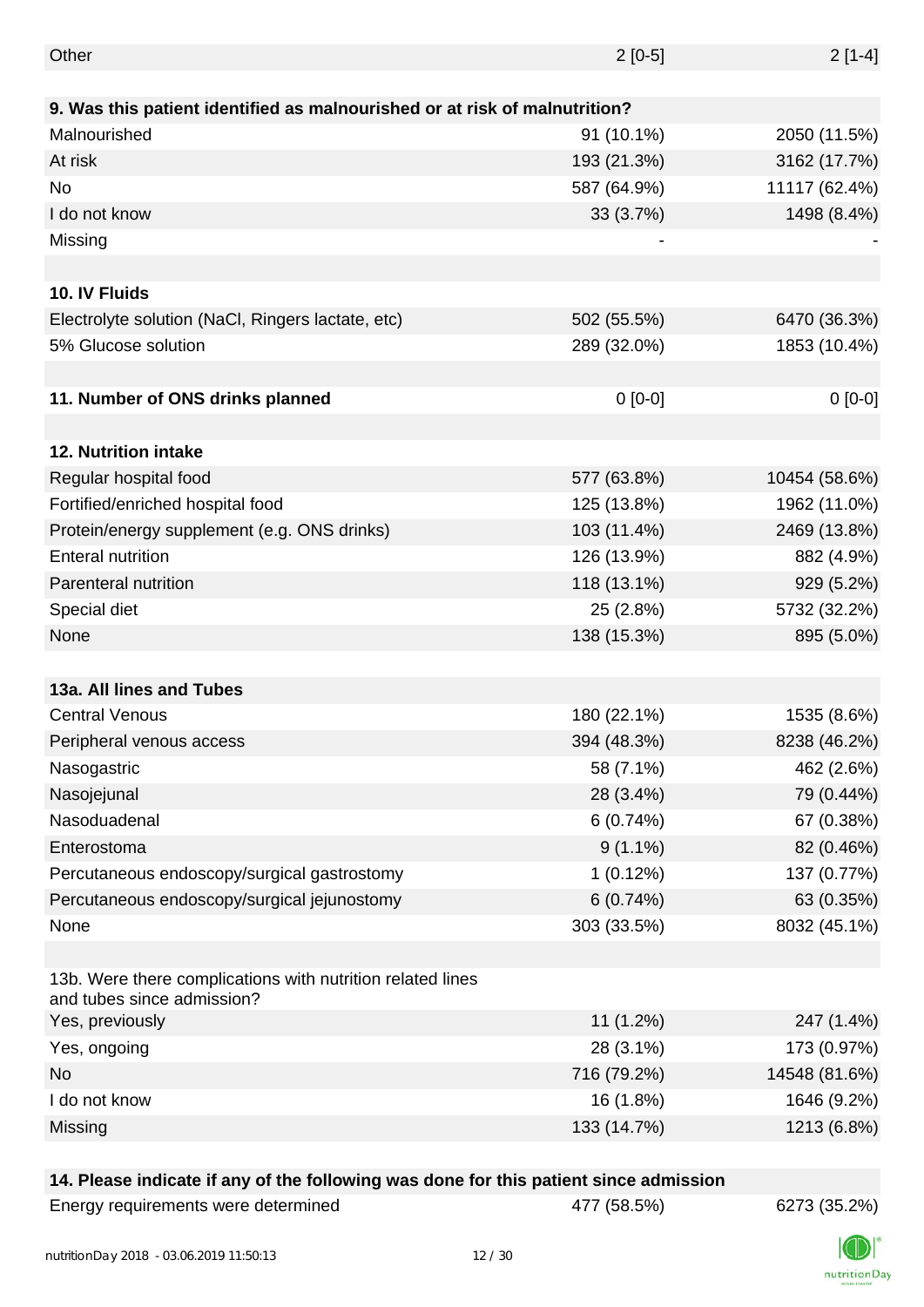| Protein requirements were determined                     | 435 (53.4%) | 5516 (30.9%)  |
|----------------------------------------------------------|-------------|---------------|
| Food/Nutrition intake was recorded in the patient record | 284 (34.8%) | 7653 (42.9%)  |
| Nutrition treatment plan was developed                   | 254 (31.2%) | 6036 (33.9%)  |
| Nutrition expert was consulted                           | 210 (25.8%) | 6237 (35.0%)  |
| Malnutrition status is recorded in the patient record    | 221 (27.1%) | 5297 (29.7%)  |
| None                                                     |             |               |
|                                                          |             |               |
| 15a. Energy goal                                         |             |               |
| $< 500$ kcal                                             | 49 (5.4%)   | 749 (4.2%)    |
| 500-999 kcal                                             | 40 (4.4%)   | 194 (1.1%)    |
| 1000-1499 kcal                                           | 275 (30.4%) | 1695 (9.5%)   |
| 1500-1999 kcal                                           | 251 (27.8%) | 5578 (31.3%)  |
| >=2000 kcal                                              | 20 (2.2%)   | 1992 (11.2%)  |
| Not determined                                           | 107 (11.8%) | 6066 (34.0%)  |
| I do not know                                            | 73 (8.1%)   | 1515 (8.5%)   |
| Missing                                                  | 89 (9.8%)   | 38 (0.21%)    |
|                                                          |             |               |
| 15b. Energy intake                                       |             |               |
| < 500 kcal                                               | 81 (9.0%)   | 1264 (7.1%)   |
| 500-999 kcal                                             | 71 (7.9%)   | 900 (5.0%)    |
| 1000-1499 kcal                                           | 283 (31.3%) | 2387 (13.4%)  |
| 1500-1999 kcal                                           | 193 (21.3%) | 3954 (22.2%)  |
| >=2000 kcal                                              | $9(1.00\%)$ | 1047 (5.9%)   |
| Not determined                                           | 112 (12.4%) | 6021 (33.8%)  |
| I do not know                                            | 66 (7.3%)   | 2199 (12.3%)  |
| Missing                                                  | 89 (9.8%)   | 55 (0.31%)    |
|                                                          |             |               |
| 16. Since admission, this patient's health status has    |             |               |
| Improved                                                 | 505 (55.9%) | 8831 (49.5%)  |
| Deteriorated                                             | 14 (1.5%)   | 1039 (5.8%)   |
| Remained the same                                        | 223 (24.7%) | 4935 (27.7%)  |
| This patient has just been admitted                      | 52 (5.8%)   | 1248 (7.0%)   |
| I do not know                                            | 21(2.3%)    | 1774 (10.0%)  |
| Missing                                                  | 89 (9.8%)   |               |
|                                                          |             |               |
| Length of hospital stay (days)                           | 12 [7-21]   | 12 [6-24]     |
|                                                          |             |               |
| <b>Outcome Code</b>                                      |             |               |
| 1= Still in the hospital                                 | $30(3.3\%)$ | 1702 (9.5%)   |
| 2= Transferred to another hospital                       | 7(0.77%)    | 419 (2.4%)    |
| 3= Transferred to long term care                         |             | 780 (4.4%)    |
| 4= Rehabilitation                                        | 200 (22.1%) | 785 (4.4%)    |
| 5= Discharged home                                       | 324 (35.8%) | 13163 (73.8%) |
| 6= Death                                                 | $1(0.11\%)$ | 535 (3.0%)    |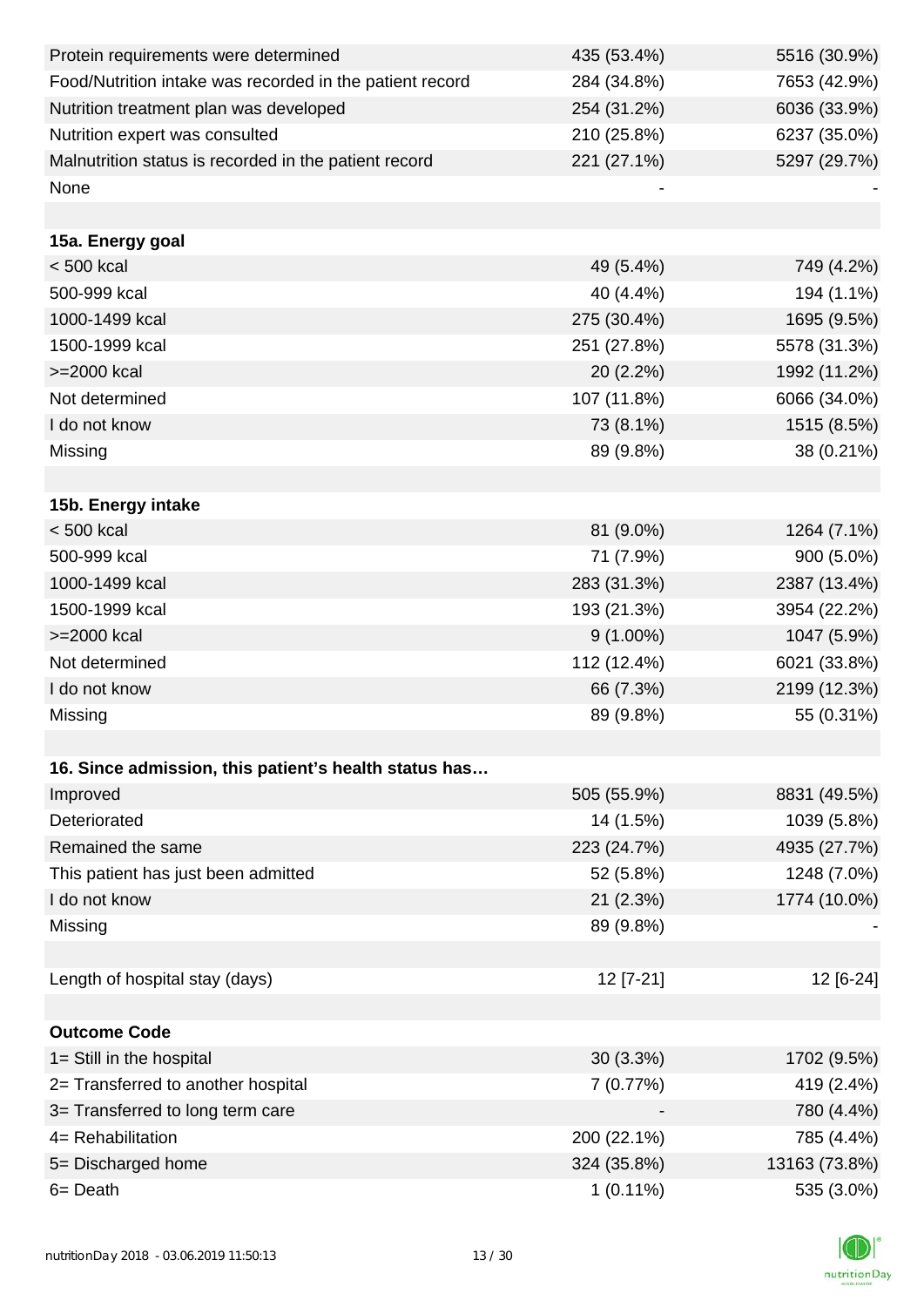| $7 =$ Others                         | 2(0.22%)    | 310 (1.7%)    |
|--------------------------------------|-------------|---------------|
| Missing                              | 340 (37.6%) | 133 (0.75%)   |
|                                      |             |               |
| Readmitted since ND                  |             |               |
| $1 = No$                             | 393 (73.9%) | 11846 (75.5%) |
| 2= Yes, same hospital planned        | 86 (16.2%)  | 1043 (6.7%)   |
| 3= Yes, same hospital unplanned      | 7(1.3%)     | 889 (5.7%)    |
| 4= Yes, different hospital planned   | 2(0.38%)    | 68 (0.43%)    |
| 5= Yes, different hospital unplanned | 2(0.38%)    | 68 (0.43%)    |
| 6= Unknown                           | 2(0.38%)    | 646 (4.1%)    |
| Missing                              | 40 (7.5%)   | 1059 (6.8%)   |

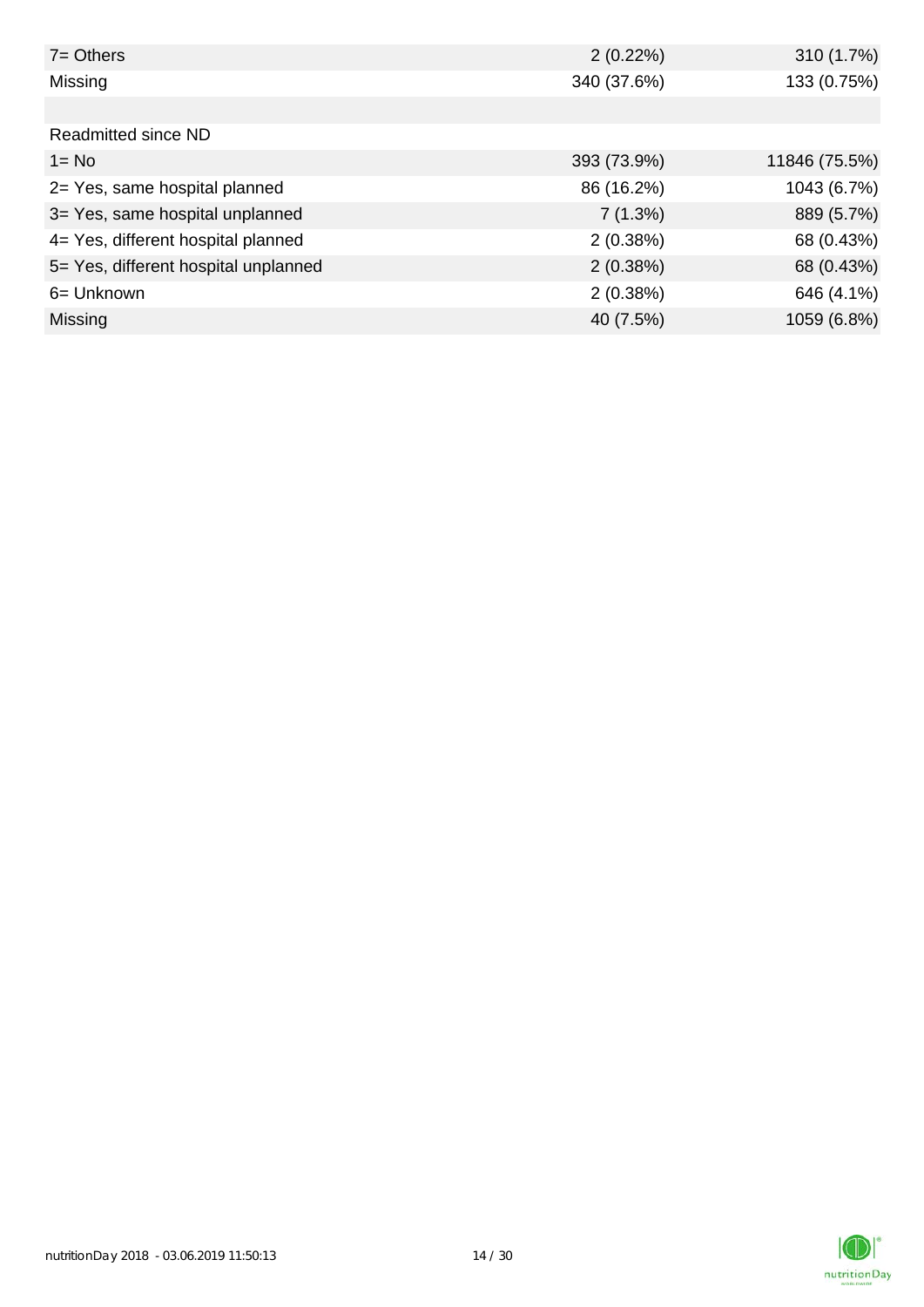| IV. Patient's perspective: Medical history, nutrition status & intake today ("Sheet 3a/3b") |                     |                          |
|---------------------------------------------------------------------------------------------|---------------------|--------------------------|
|                                                                                             | <b>YOUR RESULTS</b> | <b>REFERENCE RESULTS</b> |
|                                                                                             |                     |                          |
| 1. What are your typical dietary habits?                                                    |                     |                          |
| No special dietary habits                                                                   | 675 (77.0%)         | 12235 (71.0%)            |
| I am vegetarian                                                                             | 21 (2.4%)           | 370 (2.1%)               |
| I adhee to a vegan diet                                                                     | 15 (1.7%)           | 132 (0.77%)              |
| I eat gluten-free diet                                                                      | $3(0.34\%)$         | 156 (0.91%)              |
| I avoid added sugars                                                                        | 32 (3.6%)           | 2604 (15.1%)             |
| I avoid carbohydrates                                                                       | 4 (0.46%)           | 1038 (6.0%)              |
| I eat a low fat-diet                                                                        | 22 (2.5%)           | 1930 (11.2%)             |
| I am lactose intolerant                                                                     | 2(0.23%)            | 572 (3.3%)               |
| Other special diet due to intolerances/allergies                                            | 4 (0.46%)           | 323 (1.9%)               |
| Other                                                                                       | 50 (5.7%)           | 1219 (7.1%)              |
| No answer given                                                                             | 88 (10.0%)          | 337 (2.0%)               |
|                                                                                             |                     |                          |
| 2. Where did you live before your current hospital admission?                               |                     |                          |
| At home                                                                                     | 734 (83.7%)         | 15276 (88.7%)            |
| In a nursing home or other live-in facility                                                 | $1(0.11\%)$         | 609 (3.5%)               |
| I was transferred from another hospital                                                     | 48 (5.5%)           | 883 (5.1%)               |
| Other                                                                                       | 6(0.68%)            | 268 (1.6%)               |
| Missing                                                                                     | 88 (10.0%)          | 185 (1.1%)               |
|                                                                                             |                     |                          |
| 3. In general, are you able to walk?                                                        |                     |                          |
| Yes                                                                                         | 691 (78.8%)         | 11104 (64.5%)            |
| Yes, with someone's help                                                                    | 48 (5.5%)           | 1762 (10.2%)             |
| Yes, independently using a cane, walker, or crutches                                        | 16 (1.8%)           | 2412 (14.0%)             |
| No, I have a wheelchair                                                                     | 5(0.57%)            | 712 (4.1%)               |
| No, I am bedridden                                                                          | 23 (2.6%)           | 988 (5.7%)               |
| Missing                                                                                     | 94 (10.7%)          | 243 (1.4%)               |
|                                                                                             |                     |                          |
| 4. In general, how would you say your health is?                                            |                     |                          |
| Very good                                                                                   | 32 (3.6%)           | 1252 (7.3%)              |
| Good                                                                                        | 232 (26.5%)         | 6191 (36.0%)             |
| Fair                                                                                        | 406 (46.3%)         | 6489 (37.7%)             |
| Poor                                                                                        | 103 (11.7%)         | 2490 (14.5%)             |
| Very poor                                                                                   | 13 (1.5%)           | 558 (3.2%)               |
| Missing                                                                                     | 91 (10.4%)          | 241 (1.4%)               |
|                                                                                             |                     |                          |
| 5. Over the last 12 months prior to your current hospital admission approximately           |                     |                          |
| how many times have you seen a doctor?                                                      | $1$ [0-3]           | $5[2-10]$                |
| how many times have you been admitted to the<br>hospital (Emergency room, any ward)?        | $1[0-2]$            | $1[0-2]$                 |
| how many nights in total have you spent in hospital?                                        | $4[0-15]$           | $5[0-15]$                |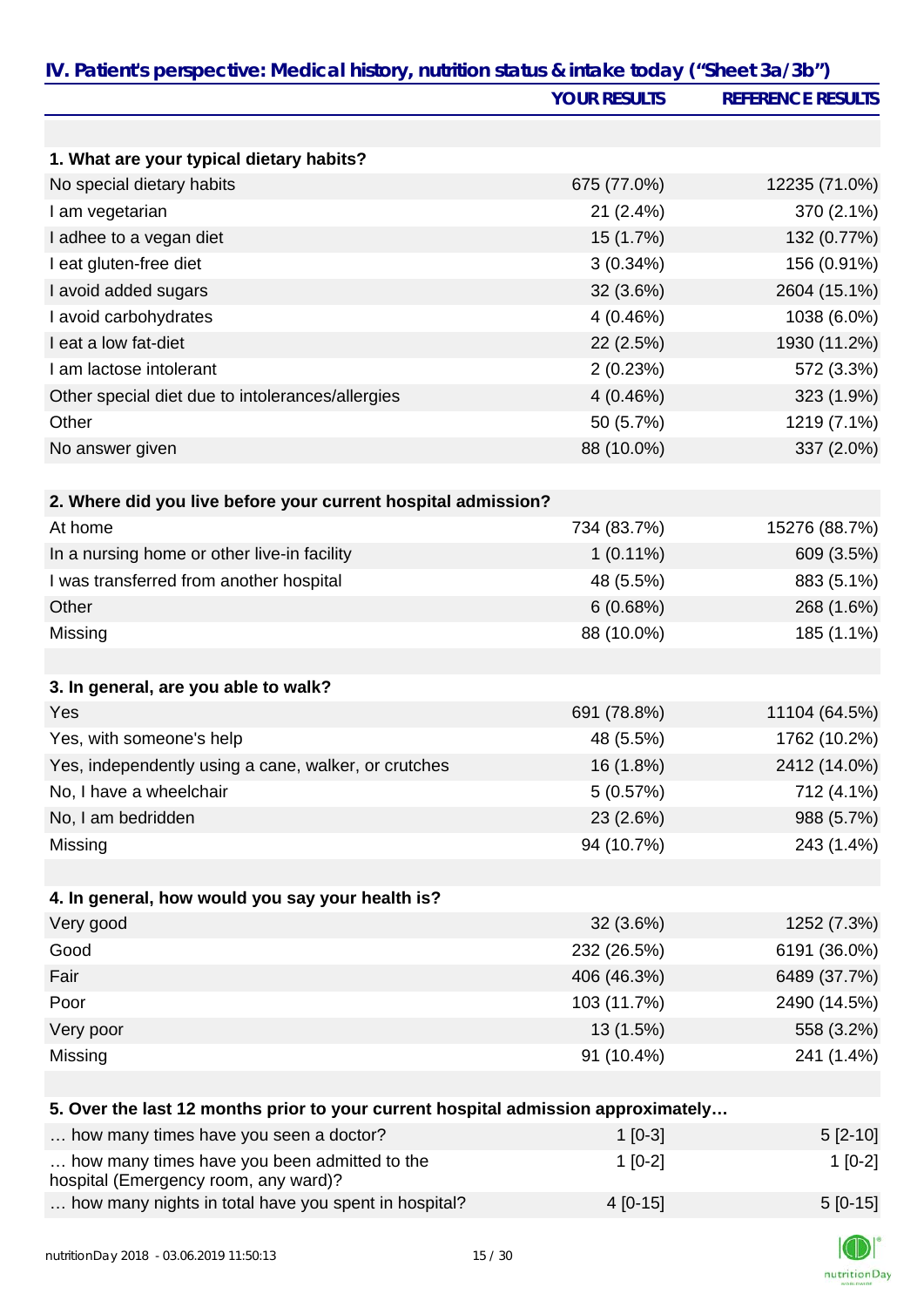| 6. How many different medications do you take routinely each day (prior to hospitalisation)? |             |              |
|----------------------------------------------------------------------------------------------|-------------|--------------|
| $1 - 2$                                                                                      | 269 (30.7%) | 3323 (19.3%) |
| $3 - 5$                                                                                      | 133 (15.2%) | 4698 (27.3%) |
| More than 5                                                                                  | 31(3.5%)    | 5507 (32.0%) |
| None                                                                                         | 289 (33.0%) | 2633 (15.3%) |
| I do not know                                                                                | 59 (6.7%)   | 778 (4.5%)   |
| Missing                                                                                      | 96 (10.9%)  | 282 (1.6%)   |
|                                                                                              |             |              |
| 7. Do you have health insurance?                                                             |             |              |
| Yes, private insurance only                                                                  | 46 (5.2%)   | 2738 (15.9%) |
| Yes, public insurance only                                                                   | 543 (61.9%) | 8466 (49.2%) |
| Yes, both                                                                                    | 97 (11.1%)  | 2117 (12.3%) |
| None                                                                                         | 72 (8.2%)   | 2268 (13.2%) |
| I prefer not to answer                                                                       | 20 (2.3%)   | 1018 (5.9%)  |
| Missing                                                                                      | 99 (11.3%)  | 614 (3.6%)   |
|                                                                                              |             |              |
| 8. What was your weight 5 years ago?                                                         | 65 [56-70]  | 72 [60-85]   |
| I do not know                                                                                | 293 (33.4%) | 4280 (24.9%) |
|                                                                                              |             |              |
| 9a. Have you lost weight within the last 3 months?                                           |             |              |
| Yes, intentionally                                                                           | 184 (21.0%) | 1639 (9.5%)  |
| Yes, unintentionally                                                                         | 136 (15.5%) | 6488 (37.7%) |
| No, my weight stayed the same                                                                | 411 (46.9%) | 5108 (29.7%) |
| No, I gained weight                                                                          | 34 (3.9%)   | 1894 (11.0%) |
| I do not know                                                                                | 101 (11.5%) | 1680 (9.8%)  |
| Missing                                                                                      | 11 (1.3%)   | 412 (2.4%)   |
|                                                                                              |             |              |
| 9b. If yes, how many kg did you lose?                                                        | $5[3-10]$   | $6[4-10]$    |
| I do not know                                                                                | 68 (21.3%)  | 1267 (15.6%) |
|                                                                                              |             |              |
| 10. Did you know about your hospitalisation two days                                         | 500 (66.7%) | 6721 (41.1%) |
| before admission? (Yes)                                                                      |             |              |
|                                                                                              |             |              |
| 11. Please indicate if you                                                                   |             |              |
| were weighed at admission                                                                    | 744 (94.3%) | 9728 (57.2%) |
| were informed about your nutrition status                                                    | 461 (58.6%) | 5774 (34.3%) |
| were informed about nutrition care options                                                   | 294 (37.5%) | 5459 (32.5%) |
| received special nutrition care                                                              | 225 (28.7%) | 5054 (30.1%) |
|                                                                                              |             |              |
| 12. How well have you eaten in the week before you were admitted to the hospital?            |             |              |
| More than normal                                                                             | 17 (1.9%)   | 762 (4.5%)   |

| More than normal     | 17 (1.9%)   | 762 (4.5%)    |
|----------------------|-------------|---------------|
| Normal               | 529 (60.5%) | 10449 (61.1%) |
| About 3/4 of normal  | 121 (13.8%) | 1762 (10.3%)  |
| About half of normal | 129 (14.8%) | 2122 (12.4%)  |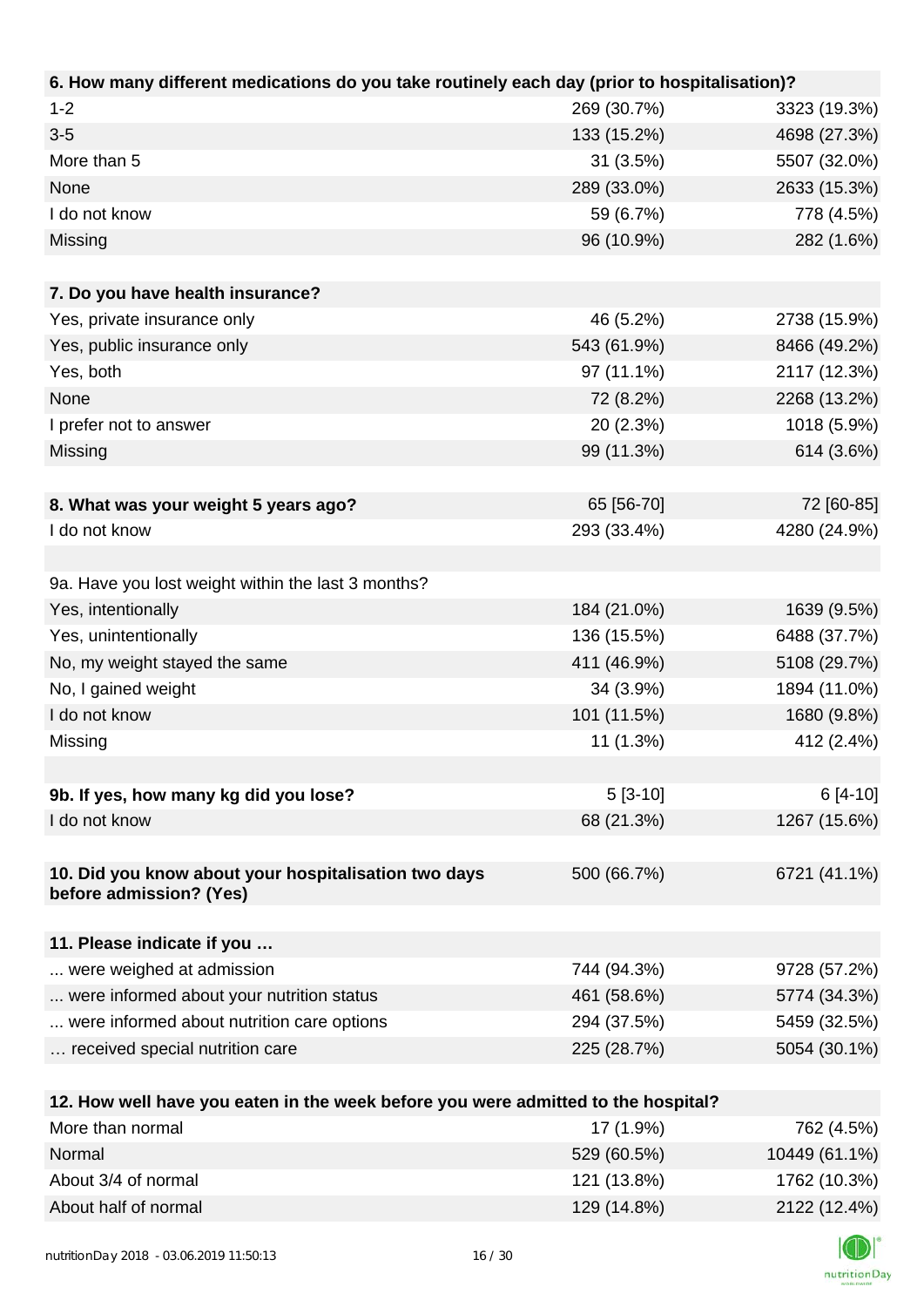| About a quarter to nearly nothing                                              | 62 (7.1%)              | 1571 (9.2%)                |
|--------------------------------------------------------------------------------|------------------------|----------------------------|
| I do not know                                                                  | 4(0.46%)               | 153 (0.89%)                |
| Missing                                                                        | 12 (1.4%)              | 286 (1.7%)                 |
|                                                                                |                        |                            |
| 13. In general, how satisfied are you with the food at the hospital?           |                        |                            |
| Very satisfied                                                                 | 44 (5.0%)              | 4212 (24.6%)               |
| Somewhat satisfied                                                             | 317 (36.3%)            | 5626 (32.9%)               |
| Neutral                                                                        | 190 (21.7%)            | 3361 (19.6%)               |
| <b>Dissatisfied</b>                                                            | 37 (4.2%)              | 1441 (8.4%)                |
| Very dissatisfied                                                              | 6(0.69%)               | 491 (2.9%)                 |
| I do not know                                                                  | 164 (18.8%)            | 1415 (8.3%)                |
| Missing                                                                        | 116 (13.3%)            | 559 (3.3%)                 |
|                                                                                |                        |                            |
| 14. Did you get any help with eating TODAY?                                    |                        |                            |
| Yes, from family or friends                                                    | 134 (15.3%)            | 1651 (9.7%)                |
| Yes, from hospital staff                                                       | 16 (1.8%)              | 1185 (6.9%)                |
| No                                                                             | 596 (68.2%)            | 13278 (77.6%)              |
| I do not know                                                                  | 16 (1.8%)              | 218 (1.3%)                 |
| Missing                                                                        | 112 (12.8%)            | 773 (4.5%)                 |
|                                                                                |                        |                            |
| 15. Were you able to eat without interruption TODAY?<br>(Yes)                  | 479 (64.0%)            | 11891 (74.2%)              |
|                                                                                |                        |                            |
| 16a. Please indicate how much hospital food you ate for lunch or dinner TODAY: |                        |                            |
| About all                                                                      | 292 (33.4%)            | 7871 (46.0%)               |
| 1/2                                                                            | 223 (25.5%)            | 4261 (24.9%)               |
| 1/4                                                                            | 112 (12.8%)            | 2226 (13.0%)               |
| Nothing                                                                        | 204 (23.3%)            | 1992 (11.6%)               |
| Missing                                                                        | 43 (4.9%)              | 755 (4.4%)                 |
|                                                                                |                        |                            |
|                                                                                |                        |                            |
| 16b. The portion size of the meal I ordered TODAY was                          |                        |                            |
| Standard                                                                       | 378 (43.2%)            | 11000 (64.3%)              |
| Smaller                                                                        | 205 (23.5%)            | 1600 (9.4%)                |
| Larger                                                                         | 21 (2.4%)              | 763 (4.5%)                 |
| I do not know                                                                  | 136 (15.6%)            | 1701 (9.9%)                |
| Missing                                                                        | 134 (15.3%)            | 2041 (11.9%)               |
|                                                                                |                        |                            |
| 17. If you did not eat everything of your meal, please tell us why:            |                        |                            |
| I did not like the type of food offered                                        | 72 (13.4%)             | 1293 (15.2%)               |
| I did not like the smell/taste of the food                                     | 19 (3.5%)              | 996 (11.7%)                |
| The food did not fit my cultural/religious preferences                         | 1(0.19%)               | $90(1.1\%)$                |
| The food was too hot                                                           | $6(1.1\%)$             | 38 (0.45%)                 |
| The food was too cold                                                          | 4(0.74%)               | 207 (2.4%)                 |
| Due to food allergy/intolerance<br>I was not hungry at that time               | 5(0.93%)<br>82 (15.2%) | 53 (0.63%)<br>1520 (17.9%) |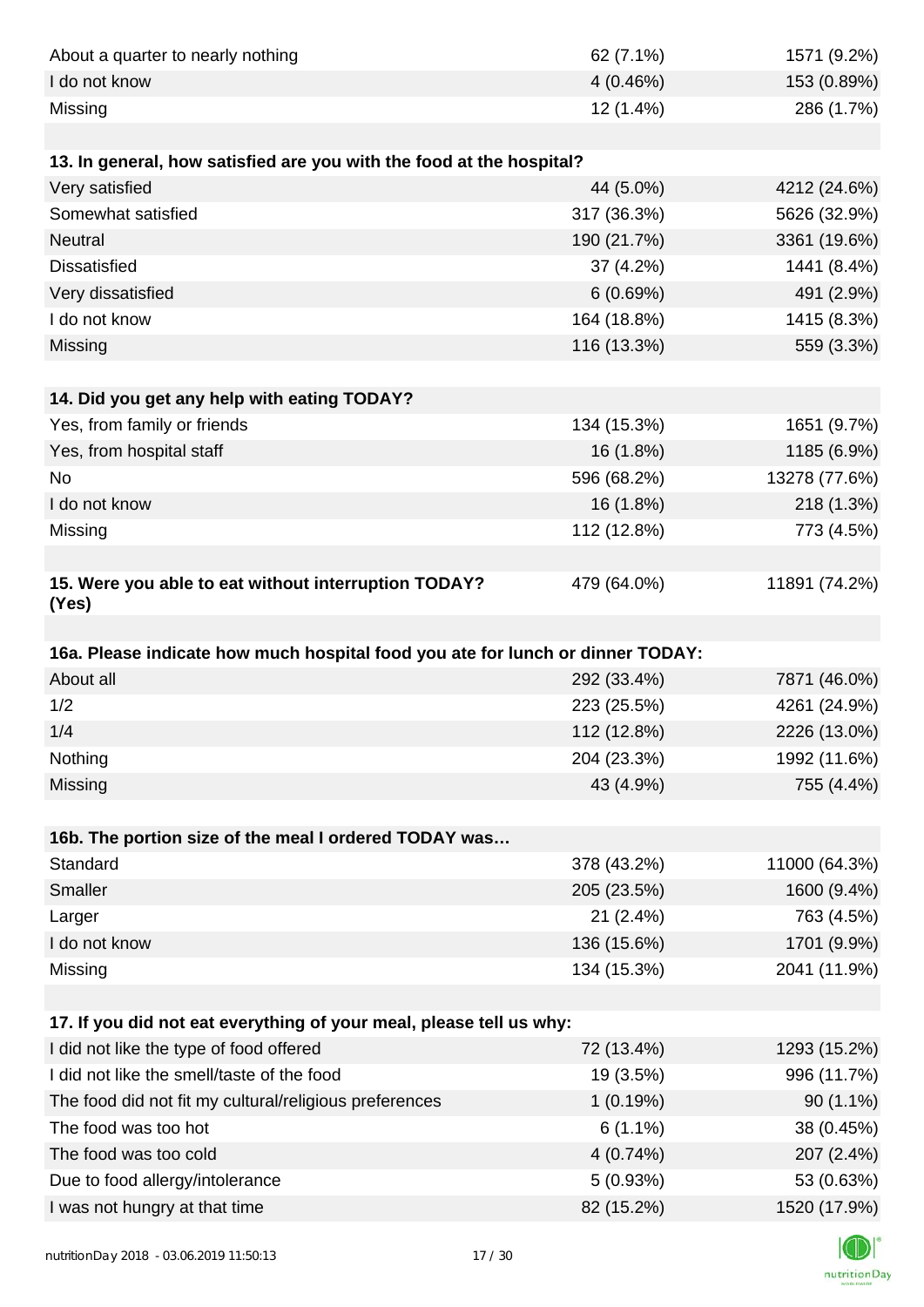| I do not have my usual appetite                                                      | 229 (42.5%) | 2475 (29.2%) |
|--------------------------------------------------------------------------------------|-------------|--------------|
| I have problems chewing/swallowing                                                   | 9(1.7%)     | 478 (5.6%)   |
| I normally eat less than what was served                                             | 21 (3.9%)   | 969 (11.4%)  |
| I had nausea/vomiting                                                                | 36 (6.7%)   | 637 (7.5%)   |
| I was too tired                                                                      | 12 (2.2%)   | 506 (6.0%)   |
| I cannot eat without help                                                            |             | 141 (1.7%)   |
| I was not allowed to eat                                                             | 113 (21.0%) | 869 (10.2%)  |
| I had an exam, surgery, or test and missed my meal                                   | 40 (7.4%)   | 469 (5.5%)   |
| I did not get requested food                                                         | 8(1.5%)     | 93 (1.1%)    |
| No answer given                                                                      | 49 (9.1%)   | 1161 (13.7%) |
|                                                                                      |             |              |
| 18. Enter the number of glasses/cups of the drinks you consumed in the last 24 hours |             |              |
| Water                                                                                | $3[2-4]$    | $3[2-5]$     |
| Tea                                                                                  | $0[0-0]$    | $1[1-3]$     |
| Coffee                                                                               | $0[0-0]$    | $1[1-2]$     |
| <b>Milk</b>                                                                          | $0[0-1]$    | $1[0-1]$     |
| Fruit juice                                                                          | $0 [0-0]$   | $1[0-2]$     |
| Soft drinks                                                                          | $0[0-0]$    | $0 [0-1]$    |
| Nutrition drink                                                                      | $0[0-0]$    | $0[0-1]$     |
| Other                                                                                | $0 [0-0]$   | $0 [0-1]$    |
|                                                                                      |             |              |
| 19a. Did you eat any food apart from hospital food<br><b>TODAY?</b>                  | 365 (50.9%) | 4518 (28.8%) |
| 19b. If yes, what did you eat?                                                       |             |              |
| Sweet snacks                                                                         | 38 (10.4%)  | 1302 (28.8%) |
| Salty snacks                                                                         | 21 (5.8%)   | 512 (11.3%)  |
| Homemade food                                                                        | 87 (23.8%)  | 703 (15.6%)  |
| <b>Fruits</b>                                                                        | 198 (54.2%) | 1730 (38.3%) |
| Dairy products                                                                       | 73 (20.0%)  | 471 (10.4%)  |
| Food delivered/restaurant                                                            | 29 (7.9%)   | 191 (4.2%)   |
| Sandwich                                                                             | 2(0.55%)    | 282 (6.2%)   |
| Other                                                                                | 46 (12.6%)  | 724 (16.0%)  |
|                                                                                      |             |              |
| 20. How has your food intake changed since your hospital admission?                  |             |              |
| Increased                                                                            | 53 (6.1%)   | 2508 (14.7%) |
| Decreased                                                                            | 316 (36.2%) | 5344 (31.2%) |
| Stayed the same                                                                      | 340 (38.9%) | 7154 (41.8%) |
| I do not know                                                                        | 47 (5.4%)   | 1188 (6.9%)  |
| Missing                                                                              | 118 (13.5%) | 911 (5.3%)   |
|                                                                                      |             |              |
| 21. TODAY I feel                                                                     |             |              |
| Stronger than at admission                                                           | 280 (32.0%) | 7275 (42.5%) |
| Weaker than at admission                                                             | 175 (20.0%) | 3158 (18.5%) |
| Same as at admission                                                                 | 344 (39.4%) | 4825 (28.2%) |
|                                                                                      |             |              |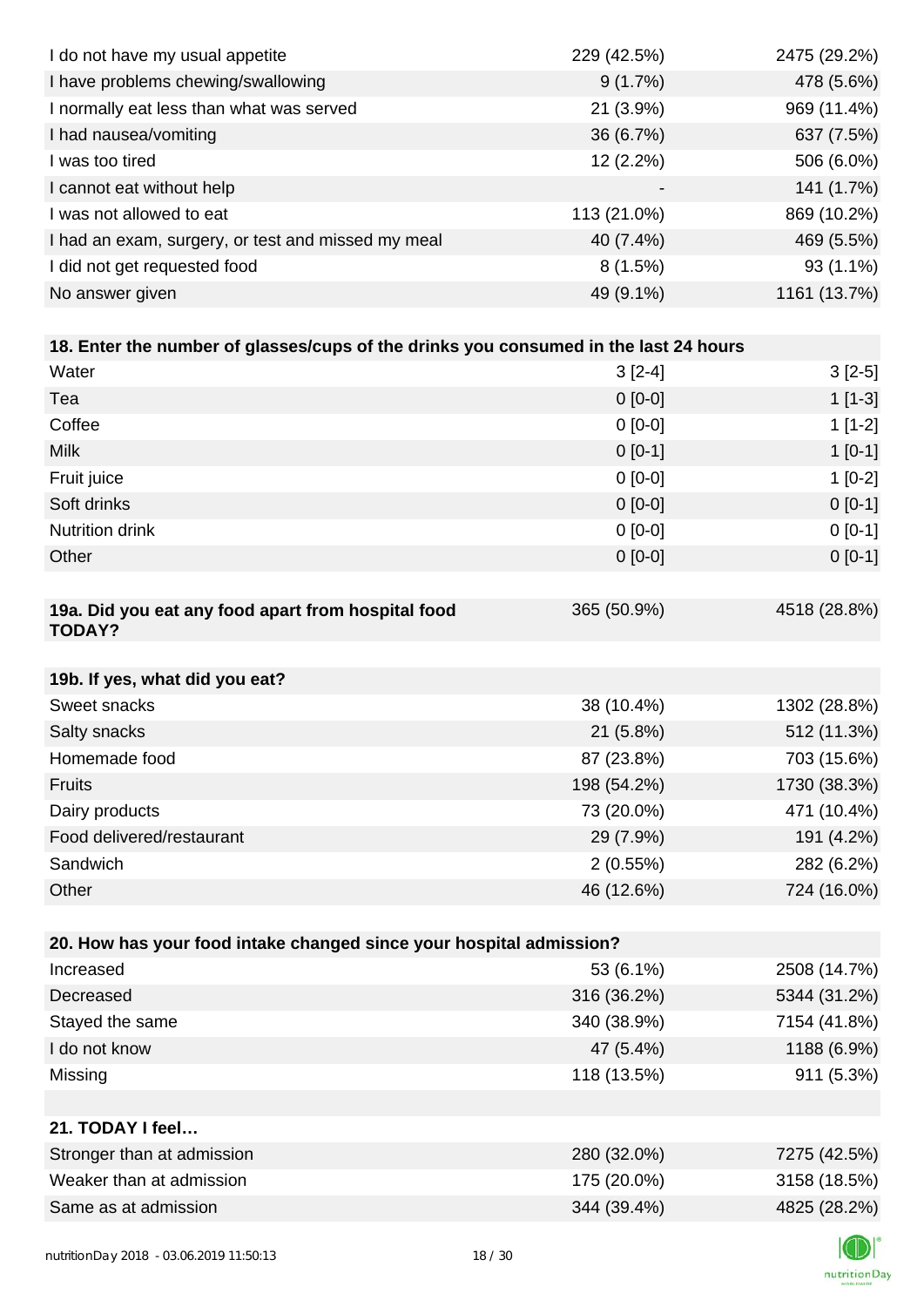| I was admitted today                                 | 44 (5.0%)   | 465 (2.7%)    |
|------------------------------------------------------|-------------|---------------|
| I do not know                                        | 23(2.6%)    | 926 (5.4%)    |
| Missing                                              | $8(0.92\%)$ | 456 (2.7%)    |
|                                                      |             |               |
| 22. Can you walk without assistance TODAY?           |             |               |
| <b>Yes</b>                                           | 689 (78.8%) | 10229 (59.8%) |
| No, only with assistance                             | 122 (14.0%) | 4164 (24.3%)  |
| No, I stay in bed                                    | $33(3.8\%)$ | 1821 (10.6%)  |
| Missing                                              | $30(3.4\%)$ | 891 (5.2%)    |
|                                                      |             |               |
| 23. Did anyone help you complete this questionnaire? | 300 (38.3%) | 10837 (65.0%) |

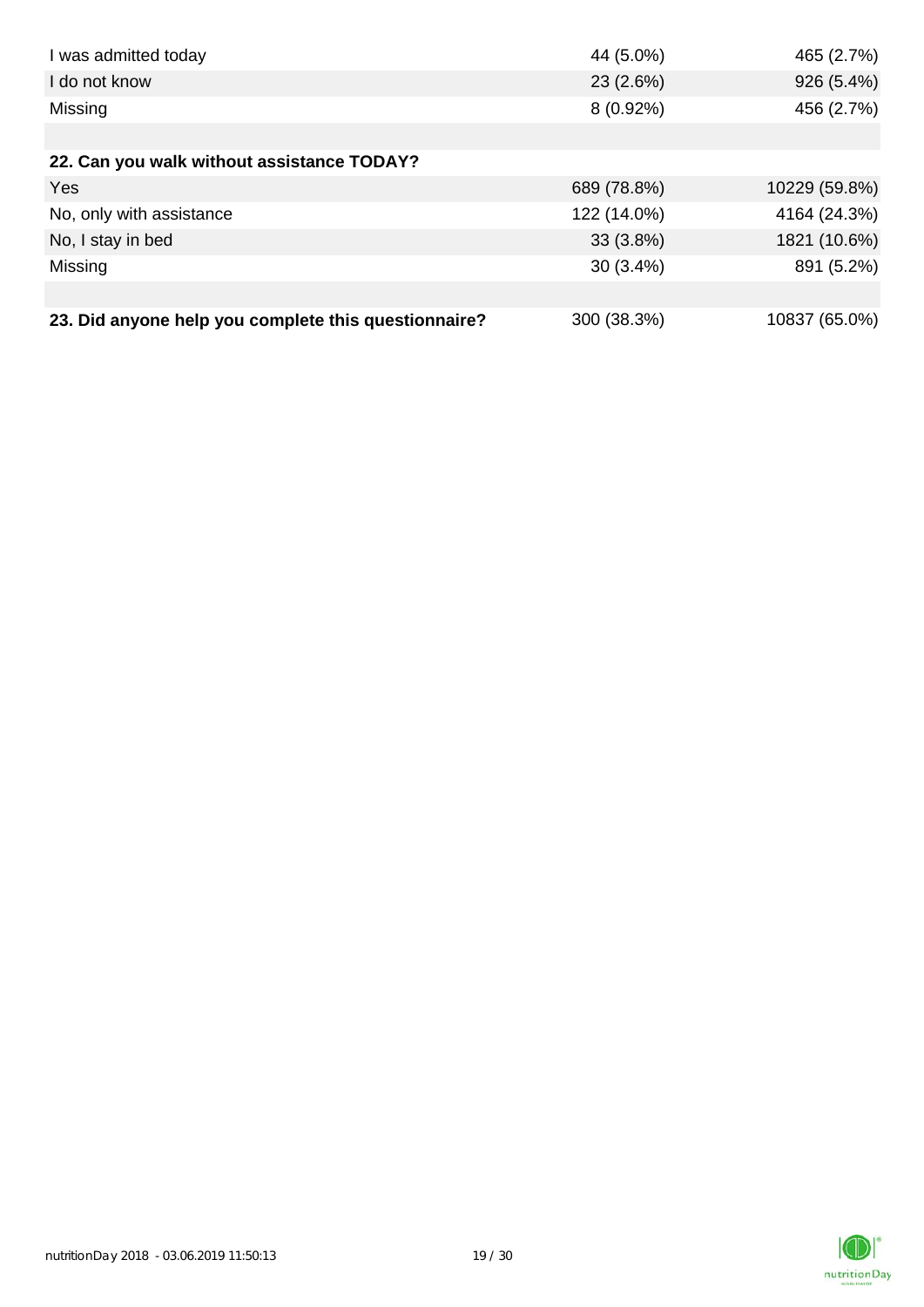| V. Oncology: Unit organisation and structures ("Sheet 1 onco")         |                     |                          |  |
|------------------------------------------------------------------------|---------------------|--------------------------|--|
|                                                                        | <b>YOUR RESULTS</b> | <b>REFERENCE RESULTS</b> |  |
| Number of units with cancer patients:                                  | 7                   | 255                      |  |
|                                                                        |                     |                          |  |
| Computerized system in hospital:                                       | 7 units (100%) YES  | 243 units (95%) YES      |  |
|                                                                        |                     |                          |  |
| Nutritional treatment of cancer patients is part of overall            | 7 units (100%) YES  | 225 units (88%) YES      |  |
| care plan                                                              |                     |                          |  |
| Nutritional treatment is considered                                    |                     |                          |  |
| Routinely                                                              | 5(71,4%)            | 153 (60,0%)              |  |
| When patient asks                                                      | $1(14,3\%)$         | 62 (24,3%)               |  |
| When body weight loss > 10%                                            | 4(57,1%)            | 72 (28,2%)               |  |
| During palliative phase                                                | 2(28,6%)            | 62 (24,3%)               |  |
| Other                                                                  |                     | 14 (5,49%)               |  |
| Missing                                                                |                     | 26 (10,2%)               |  |
|                                                                        |                     |                          |  |
| Nutritional treatment is not part of the comprehensive approach due to |                     |                          |  |
| Lack of evidence                                                       |                     | 10 (3,92%)               |  |
| No knowledge of the field                                              |                     | 9(3,53%)                 |  |
| No reimbursement                                                       | ۰                   | 8(3,14%)                 |  |
| It feeds the tumour                                                    |                     | 2(0,78%)                 |  |
| Other                                                                  | 2(28,6%)            | 9(3,53%)                 |  |
|                                                                        |                     |                          |  |
| Nutritional therapy used for cancer patients                           |                     |                          |  |
| Nutrition according to nutrition plan                                  | 3(42,9%)            | 166 (65,1%)              |  |
| Calculation of energy needs                                            | 5(71,4%)            | 181 (71,0%)              |  |
| Monitoring patients intake and use of oral supplements                 | 1(14,3%)            | 219 (85,9%)              |  |
| None                                                                   |                     | 7(2,75%)                 |  |
| Other                                                                  |                     | 12 (4,71%)               |  |
| Missing                                                                | 1(14,3%)            | 5(1,96%)                 |  |
|                                                                        |                     |                          |  |
| Nutritional therapy is not used due to                                 |                     |                          |  |
| Lack of evidence                                                       |                     | 3(1,18%)                 |  |
| Lack of experience                                                     | $1(14,3\%)$         | 7(2,75%)                 |  |
| No reimbursement                                                       | 2(28,6%)            | 3(1,18%)                 |  |
| Lack of dietitians                                                     | $1(14,3\%)$         | 12 (4,71%)               |  |
| Lack of other experts                                                  |                     | 3(1,18%)                 |  |
| Other                                                                  | 1(14,3%)            | 5(1,96%)                 |  |
| Missing                                                                |                     | 1(0,39%)                 |  |

**Assessment of parameters in cancer patients & methods used:**

#### **Anthropometry/Body composition:**

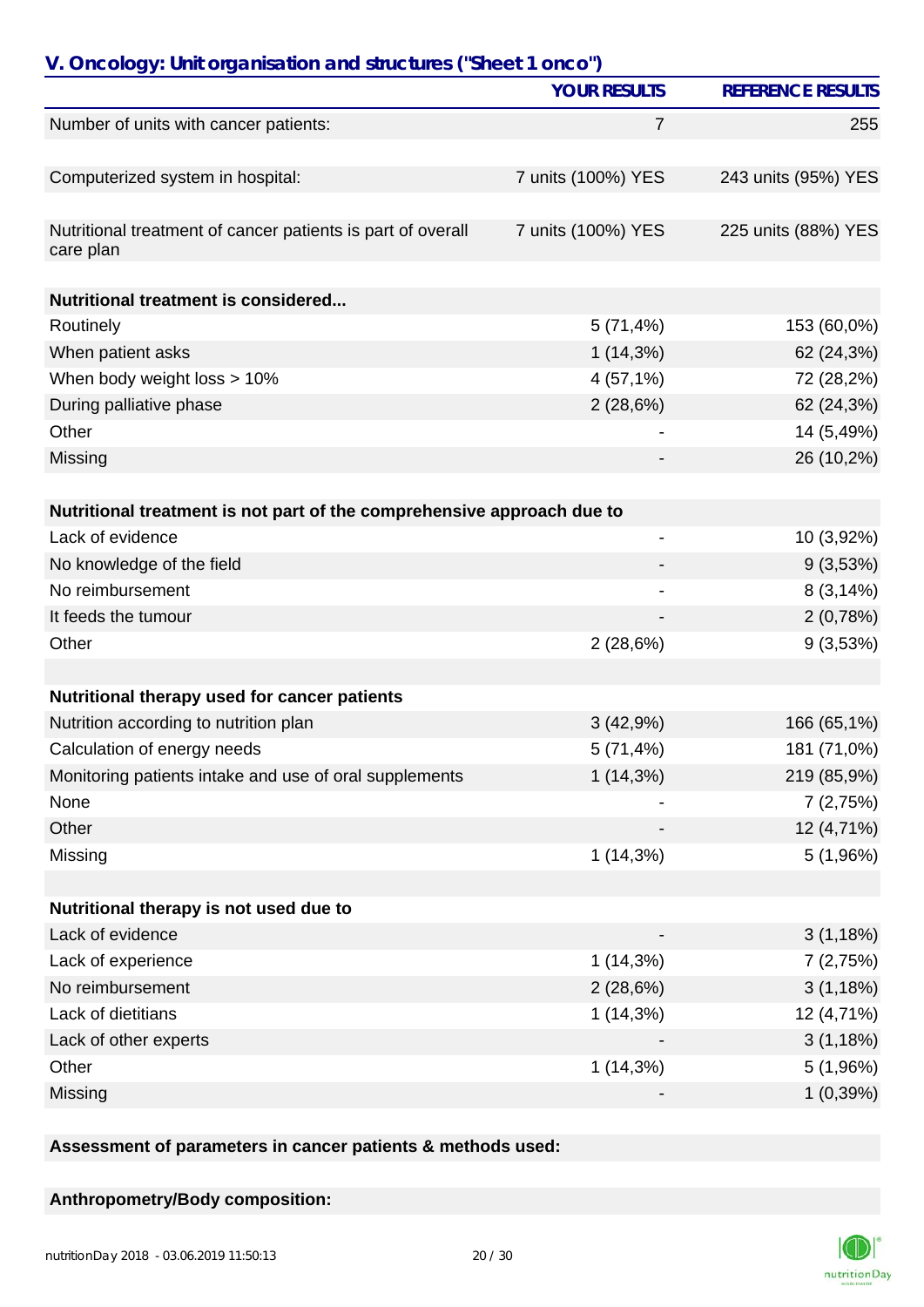| <b>Body weight</b>                     |                          |             |
|----------------------------------------|--------------------------|-------------|
| Regularly                              | 3(42,9%)                 | 175 (68,6%) |
| At chemotherapy                        | 4(57,1%)                 | 34 (13,3%)  |
| When necessary                         |                          | 36 (14,1%)  |
| Never                                  |                          | 4 (1,57%)   |
| Unknown                                |                          | 3(1,18%)    |
| Missing                                | $\blacksquare$           | 3(1,18%)    |
|                                        |                          |             |
| <b>Anthropometrics (circumference)</b> |                          |             |
| Regularly                              |                          | 33 (12,9%)  |
| At chemotherapy                        |                          | 6(2,35%)    |
| When necessary                         | 5(71,4%)                 | 95 (37,3%)  |
| Never                                  | $1(14,3\%)$              | 106 (41,6%) |
| Unknown                                |                          | 5(1,96%)    |
| Missing                                | $1(14,3\%)$              | 10 (3,92%)  |
|                                        |                          |             |
| <b>BIA</b>                             |                          |             |
| Regularly                              |                          | 8(3,14%)    |
| At chemotherapy                        |                          | 3(1,18%)    |
| When necessary                         | 4(57,1%)                 | 68 (26,7%)  |
| Never                                  | 2(28,6%)                 | 156 (61,2%) |
| Unknown                                |                          | 9(3,53%)    |
| Missing                                | $1(14,3\%)$              | 11 (4,31%)  |
|                                        |                          |             |
| <b>CT SCAN</b>                         |                          |             |
| Regularly                              |                          | 12 (4,71%)  |
| At chemotherapy                        | $1(14,3\%)$              | 2(0,78%)    |
| When necessary                         | 4 (57,1%)                | 71 (27,8%)  |
| Never                                  | $1(14,3\%)$              | 149 (58,4%) |
| Unknown                                |                          | 11 (4,31%)  |
| Missing                                | $1(14,3\%)$              | 10 (3,92%)  |
|                                        |                          |             |
| <b>DEXA</b>                            |                          |             |
| Regularly                              | $\overline{\phantom{a}}$ | 3(1,18%)    |
| At chemotherapy                        |                          | 2(0,78%)    |
| When necessary                         | 3(42,9%)                 | 44 (17,3%)  |
| Never                                  | 3(42,9%)                 | 175 (68,6%) |
| Unknown                                |                          | 17 (6,67%)  |
| Missing                                | $1(14,3\%)$              | 14 (5,49%)  |
|                                        |                          |             |
| <b>Other (body composition)</b>        |                          |             |
| Regularly                              |                          | 5(1,96%)    |
| At chemotherapy                        |                          | 1(0,39%)    |
| When necessary                         | 3(42,9%)                 | 34 (13,3%)  |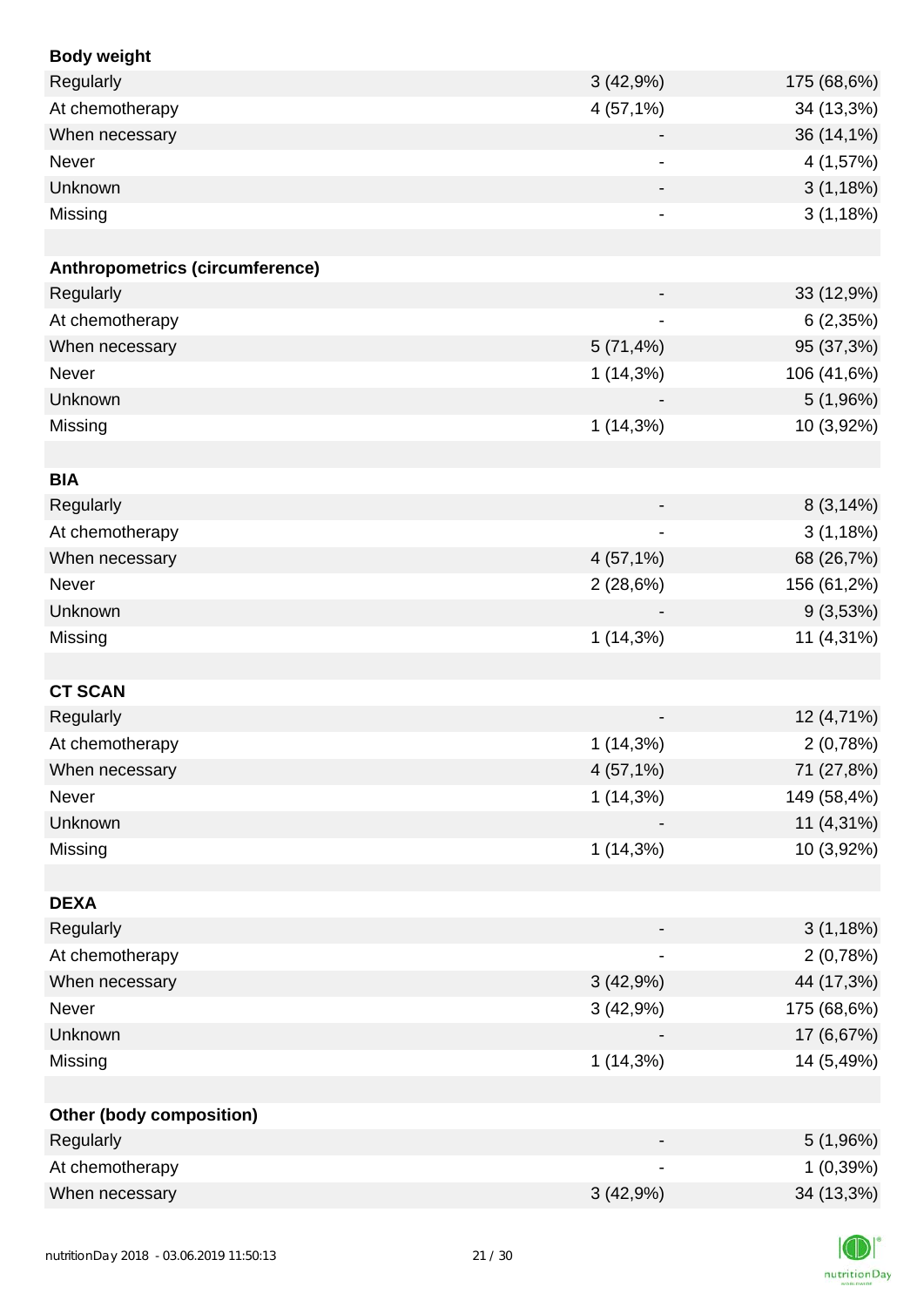| Never                                | 2(28,6%)                 | 84 (32,9%)  |
|--------------------------------------|--------------------------|-------------|
| Unknown                              |                          | 39 (15,3%)  |
| Missing                              | 2(28,6%)                 | 92 (36,1%)  |
|                                      |                          |             |
| <b>Body function:</b>                |                          |             |
| <b>Handgrip</b>                      |                          |             |
| Regularly                            | $1(14,3\%)$              | 12 (4,71%)  |
| At chemotherapy                      | 3(42,9%)                 | 6(2,35%)    |
| When necessary                       |                          | 77 (30,2%)  |
| <b>Never</b>                         | 3(42,9%)                 | 136 (53,3%) |
| Unknown                              |                          | 10 (3,92%)  |
| Missing                              |                          | 14 (5,49%)  |
|                                      |                          |             |
| 6-minutes walking test               |                          |             |
| Regularly                            |                          | 7(2,75%)    |
| At chemotherapy                      | 3(42,9%)                 | 4(1,57%)    |
| When necessary                       |                          | 65 (25,5%)  |
| Never                                | 3(42,9%)                 | 149 (58,4%) |
| Unknown                              |                          | 12 (4,71%)  |
| Missing                              | $1(14,3\%)$              | 18 (7,06%)  |
|                                      |                          |             |
| <b>Other (body function)</b>         |                          |             |
| Regularly                            | $\overline{\phantom{a}}$ | 11 (4,31%)  |
| At chemotherapy                      |                          | 1(0,39%)    |
| When necessary                       | 3(42,9%)                 | 44 (17,3%)  |
| Never                                | 2(28,6%)                 | 99 (38,8%)  |
| Unknown                              |                          | 36 (14,1%)  |
| Missing                              | 2(28,6%)                 | 64 (25,1%)  |
|                                      |                          |             |
| Nutritional requirements, calculated |                          |             |
| Regularly                            | 1(14,3%)                 | 78 (30,6%)  |
| At chemotherapy                      |                          | 1(0,39%)    |
| When necessary                       | 4 (57,1%)                | 127 (49,8%) |
| Never                                |                          | 14 (5,49%)  |
| Unknown                              |                          | 3(1,18%)    |
| Missing                              | 2(28,6%)                 | 32 (12,5%)  |
|                                      |                          |             |
| <b>Nutritional intake:</b>           |                          |             |
| <b>Every meal</b>                    |                          |             |
| Regularly                            | $1(14,3\%)$              | 73 (28,6%)  |
| At chemotherapy                      |                          | 2(0,78%)    |
| When necessary                       | 5(71,4%)                 | 107 (42,0%) |
| Never                                | $\overline{\phantom{0}}$ | 26 (10,2%)  |
| Unknown                              |                          | 13 (5,10%)  |

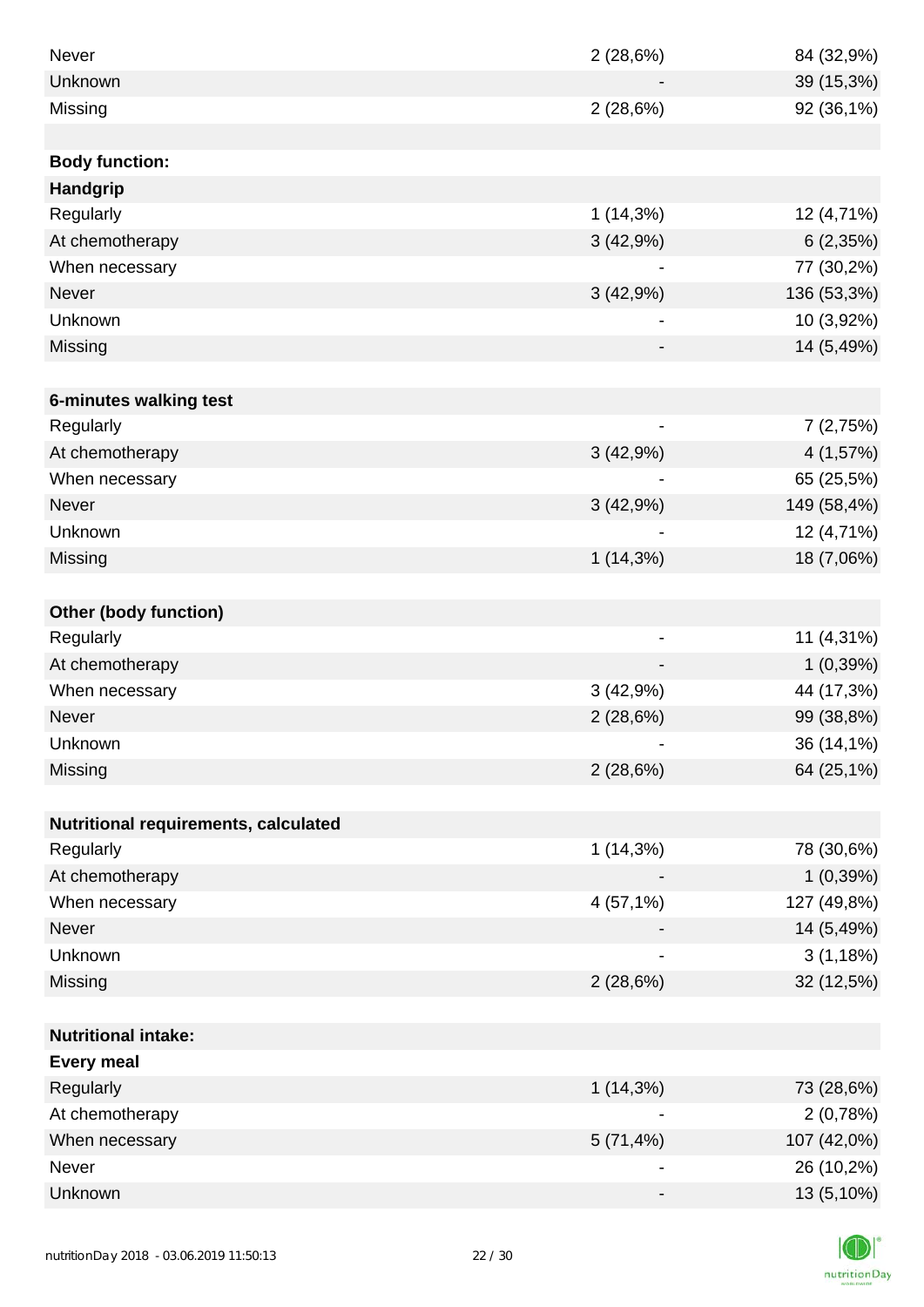| Missing                      | 1(14,3%)                 | 34 (13,3%)  |
|------------------------------|--------------------------|-------------|
|                              |                          |             |
| 1 meal per day               |                          |             |
| Regularly                    |                          | 20 (7,84%)  |
| At chemotherapy              |                          | 2(0,78%)    |
| When necessary               | 5(71,4%)                 | 82 (32,2%)  |
| Never                        | 1(14,3%)                 | 49 (19,2%)  |
| Unknown                      |                          | 17 (6,67%)  |
| Missing                      | 1(14,3%)                 | 85 (33,3%)  |
| 2 meals per day              |                          |             |
| Regularly                    |                          | 20 (7,84%)  |
| At chemotherapy              | ۰                        |             |
| When necessary               | 5(71,4%)                 | 80 (31,4%)  |
| Never                        | $1(14,3\%)$              | 51 (20,0%)  |
| Unknown                      |                          | 16 (6,27%)  |
| Missing                      | 1(14,3%)                 | 88 (34,5%)  |
|                              |                          |             |
| 24h recall                   |                          |             |
| Regularly                    | $1(14,3\%)$              | 53 (20,8%)  |
| At chemotherapy              |                          | 6(2,35%)    |
| When necessary               | 4(57,1%)                 | 89 (34,9%)  |
| Never                        | 1(14,3%)                 | 34 (13,3%)  |
| Unknown                      |                          | 14 (5,49%)  |
| Missing                      | $1(14,3\%)$              | 59 (23,1%)  |
|                              |                          |             |
| Other (nutritional intake)   |                          |             |
| Regularly                    |                          | 6(2,35%)    |
| At chemotherapy              |                          | 1(0,39%)    |
| When necessary               | 3(42,9%)                 | 38 (14,9%)  |
| Never                        | $1(14,3\%)$              | 49 (19,2%)  |
| Unknown                      |                          | 37 (14,5%)  |
| Missing                      | 3(42,9%)                 | 124 (48,6%) |
|                              |                          |             |
| Questionnaire completed by   |                          |             |
| Dietitian                    |                          | 110 (43,1%) |
| <b>Nurse</b>                 | 2(28,6%)                 | 66 (25,9%)  |
| Physician                    | 5(71,4%)                 | 59 (23,1%)  |
| <b>Nutritional scientist</b> |                          | 14 (5,49%)  |
| Other                        |                          | 1(0,39%)    |
| Missing                      | $\overline{\phantom{0}}$ | 5 (1,96%)   |

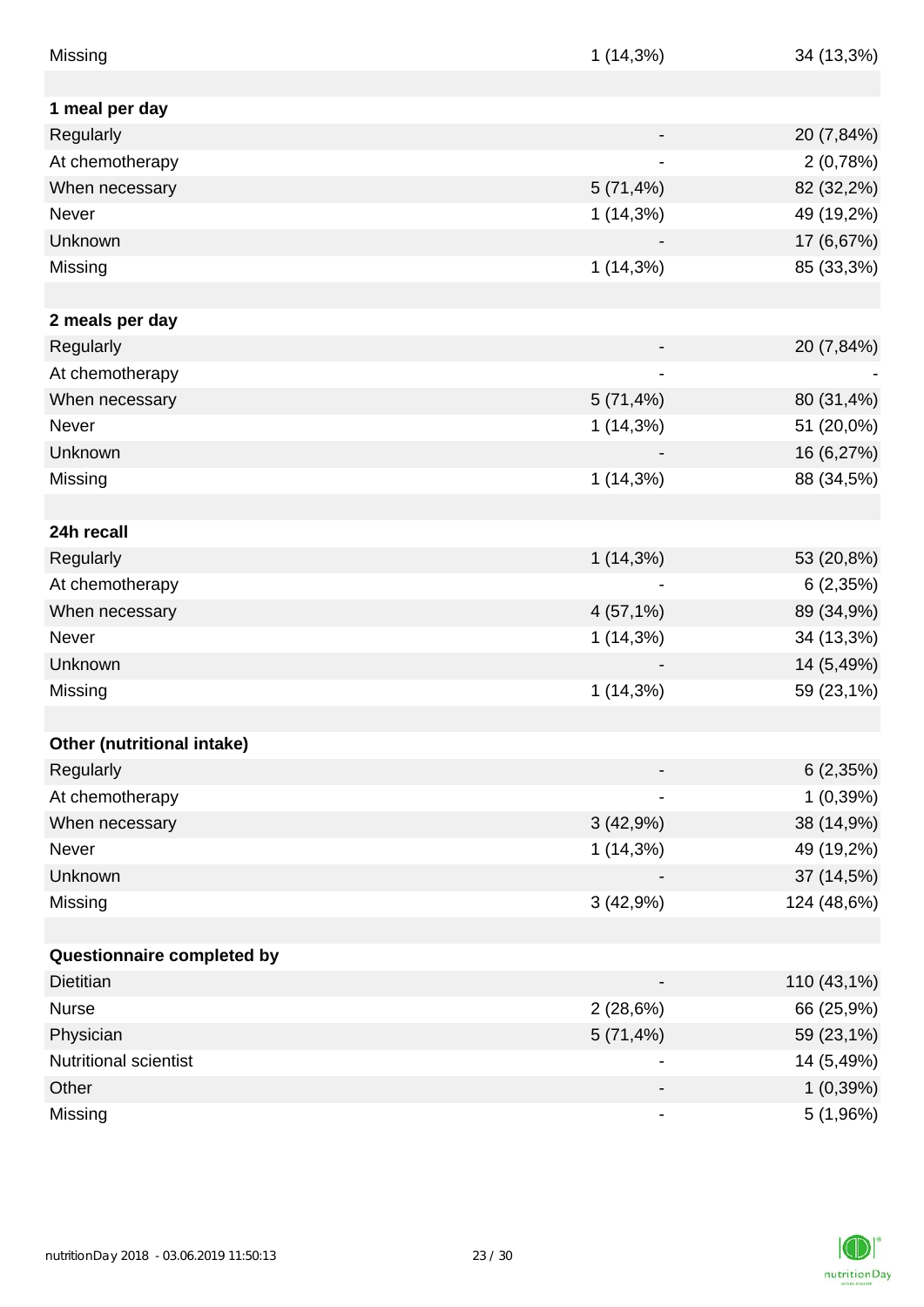| V. Oncology: Cancer patients - Diagnosis & therapy ("Sheet 2 onco") |                     |                          |
|---------------------------------------------------------------------|---------------------|--------------------------|
|                                                                     | <b>YOUR RESULTS</b> | <b>REFERENCE RESULTS</b> |
| Number of patients completing Sheet 2_onco:                         | 177                 | 2506                     |
| Demographic data:                                                   |                     |                          |
| Age (years)                                                         | 62 [22-88]          | 65 [18-96]               |
| Female gender                                                       | 63 (35,6%)          | 1093 (43,6%)             |
| Weight (kg)                                                         | $63,1 \pm 11,8$     | $66,5 \pm 17,5$          |
| Height (cm)                                                         | $166,0 \pm 8,0$     | $166,0 \pm 10,1$         |
| BMI (kg/m2)                                                         | $22,8 \pm 3,5$      | $24,0 \pm 5,0$           |
|                                                                     |                     |                          |
| Outpatient (o)/Ward (w)                                             |                     |                          |
| Outpatient(o)                                                       |                     | 142 (5,67%)              |
| Ward (w)                                                            | 177 (100%)          | 2340 (93,4%)             |
| Missing                                                             |                     | 24 (0,96%)               |
|                                                                     |                     |                          |
| <b>Goal of Therapy</b><br>Curative                                  |                     |                          |
| Palliative                                                          | 136 (76,8%)         | 1449 (57,8%)             |
|                                                                     | 37 (20,9%)          | 849 (33,9%)              |
| Terminal                                                            | 4(2,26%)            | 122 (4,87%)              |
| Missing                                                             |                     | 86 (3,43%)               |
| <b>Reason for admission</b>                                         |                     |                          |
| Clinical diagnostics                                                | 35 (19,8%)          | 295 (11,8%)              |
| Therapy                                                             | 111 (62,7%)         | 1236 (49,3%)             |
| Surgery related                                                     | 58 (32,8%)          | 492 (19,6%)              |
| <b>Treatment complications</b>                                      | 3(1,69%)            | 267 (10,7%)              |
| Poor health status                                                  | 2(1,13%)            | 334 (13,3%)              |
| Independent care difficult                                          |                     | 22 (0,88%)               |
| Missing                                                             |                     |                          |
|                                                                     |                     |                          |
| <b>Present cancer diagnosis</b>                                     |                     |                          |
| <b>Breast</b>                                                       | 6(3,39%)            | 162 (6,46%)              |
| Colon, rectum                                                       | 28 (15,8%)          | 417 (16,6%)              |
| Prostate                                                            | 2(1,13%)            | 65 (2,59%)               |
| Lung                                                                | 28 (15,8%)          | 237 (9,46%)              |
| Skin                                                                |                     | 19 (0,76%)               |
| Kidney/bladder                                                      |                     | 94 (3,75%)               |
| Gastric/oesophageal                                                 | 37 (20,9%)          | 291 (11,6%)              |
| Pancreas                                                            | 15 (8,47%)          | 123 (4,91%)              |
| Lymphoma                                                            | 8 (4,52%)           | 246 (9,82%)              |
| Ears nose throat (ENT)                                              | 3(1,69%)            | 109 (4,35%)              |
| Leukaemia                                                           |                     | 205 (8,18%)              |
| <b>Genital tract</b>                                                | 1(0,56%)            | 107 (4,27%)              |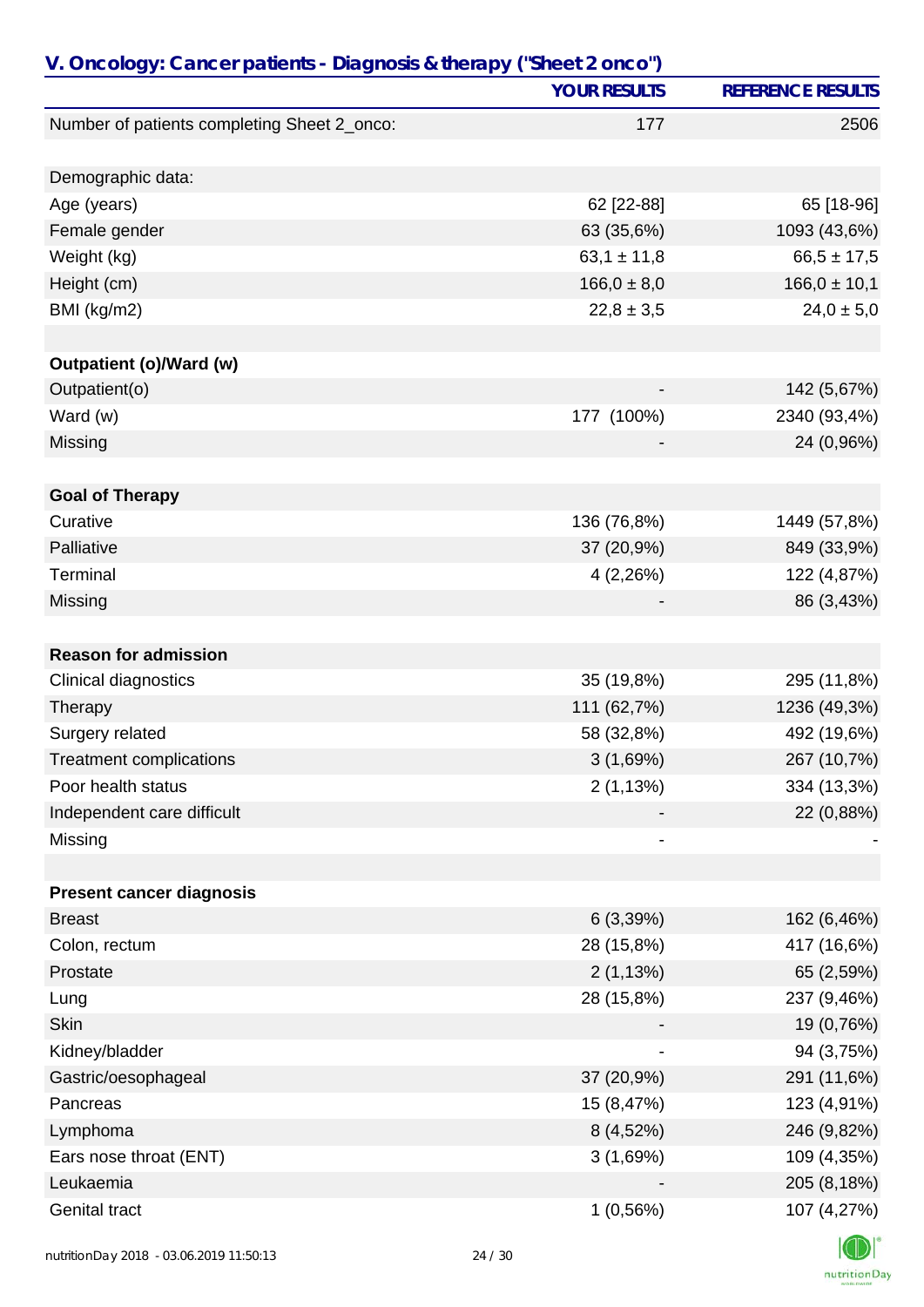| Liver                          | 38 (21,5%) | 189 (7,54%) |
|--------------------------------|------------|-------------|
| Sarcoma                        | 1(0,56%)   | 27 (1,08%)  |
| <b>Brain</b>                   |            | 37 (1,48%)  |
| <b>Testicular</b>              |            | 9(0,36%)    |
| Other                          | 17 (9,60%) | 229 (9,14%) |
| Missing                        | 1(0,56%)   | 51 (2,04%)  |
|                                |            |             |
| <b>Time since diagnosis</b>    |            |             |
| 0-2 months                     | 84 (47,5%) | 811 (32,4%) |
| 3-5 months                     | 26 (14,7%) | 426 (17,0%) |
| 6-12 months                    | 15 (8,47%) | 398 (15,9%) |
| 1-2 years                      | 14 (7,91%) | 333 (13,3%) |
| 2-4 years                      | 32 (18,1%) | 214 (8,54%) |
| > 4 years                      | 6(3,39%)   | 208 (8,30%) |
| Missing                        |            | 86 (3,43%)  |
|                                |            |             |
| <b>Cancer staging</b>          |            |             |
| 0=Carcinoma in situ            | 14 (7,91%) | 103 (4,11%) |
| I=Localized                    | 57 (32,2%) | 503 (20,1%) |
| II=Early locally advanced      | 35 (19,8%) | 487 (19,4%) |
| III=Late locally advanced      | 29 (16,4%) | 370 (14,8%) |
| IV=Metastasised                | 41 (23,2%) | 704 (28,1%) |
| Missing                        | 1(0,56%)   | 339 (13,5%) |
|                                |            |             |
| Time since first therapy start |            |             |
| No therapy                     | 16 (9,04%) | 238 (9,50%) |
| Tumour staging/diagnosis       | 25 (14,1%) | 221 (8,82%) |
| 0-2 months                     | 51 (28,8%) | 747 (29,8%) |
| 3-5 months                     | 17 (9,60%) | 342 (13,6%) |
| 6-12 months                    | 19 (10,7%) | 360 (14,4%) |
| 1-2 years                      | 29 (16,4%) | 265 (10,6%) |
| 2-4 years                      | 12 (6,78%) | 166 (6,62%) |
| > 4 years                      | 5(2,82%)   | 191 (7,62%) |
| Missing                        | 3(1,69%)   | 69 (2,75%)  |
|                                |            |             |
| <b>Therapy situation</b>       |            |             |
| Diagnosis                      | 24 (13,6%) | 248 (9,90%) |
| Chemotherapy 1st line          | 21 (11,9%) | 541 (21,6%) |
| Chemotherapy > 1st line        | 61 (34,5%) | 420 (16,8%) |
| Radiotherapy                   | 16 (9,04%) | 229 (9,14%) |
| Target therapy                 | 4(2,26%)   | 77 (3,07%)  |
| Hormone therapy                |            | 22 (0,88%)  |
| Palliative                     | 1(0,56%)   | 249 (9,94%) |
| Surgery                        | 69 (39,0%) | 681 (27,2%) |

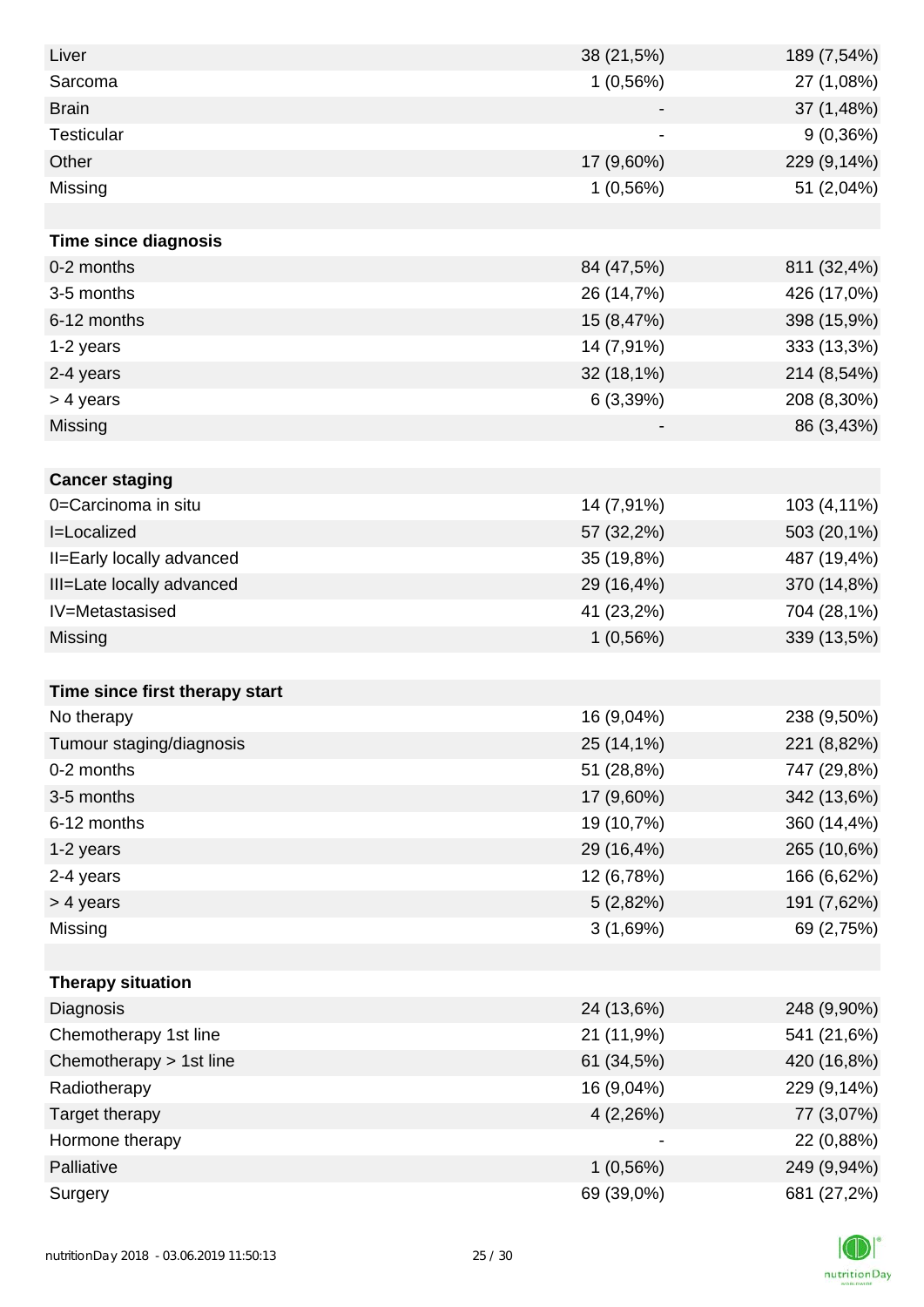| Cancer related complications                                                             | 2(1,13%)    | 187 (7,46%)  |
|------------------------------------------------------------------------------------------|-------------|--------------|
| Therapy related complications                                                            |             | 101 (4,03%)  |
| Missing                                                                                  | 2(1,13%)    | 71 (2,83%)   |
|                                                                                          |             |              |
| <b>Infections</b>                                                                        |             |              |
| None                                                                                     | 158 (89,3%) | 1857 (74,1%) |
| Local                                                                                    | 15 (8,47%)  | 352 (14,0%)  |
| General                                                                                  | 1(0,56%)    | 215 (8,58%)  |
| Missing                                                                                  | 3(1,69%)    | 82 (3,27%)   |
|                                                                                          |             |              |
| <b>Nutrition Treatment</b>                                                               |             |              |
| No special diet                                                                          | 89 (50,3%)  | 1058 (42,2%) |
| Individualized diet plan                                                                 | 15 (8,47%)  | 709 (28,3%)  |
| Energy rich/protein rich ONS                                                             | 30 (16,9%)  | 443 (17,7%)  |
| Enteral nutrition (via NGT/PEG)                                                          | 10 (5,65%)  | 131 (5,23%)  |
| Parenteral nutrition                                                                     | 20 (11,3%)  | 279 (11,1%)  |
| ONS enriched with special nutrients                                                      |             | 72 (2,87%)   |
| Special nutrients (EPA, branched chained amino acids,<br>glutamine, arginine, carnitine) | 2(1,13%)    | 39 (1,56%)   |
| Personal preferences                                                                     |             | 208 (8,30%)  |
| Counselling                                                                              | 1(0,56%)    | 237 (9,46%)  |
| Other                                                                                    | 21 (11,9%)  | 129 (5,15%)  |
| Missing                                                                                  |             |              |

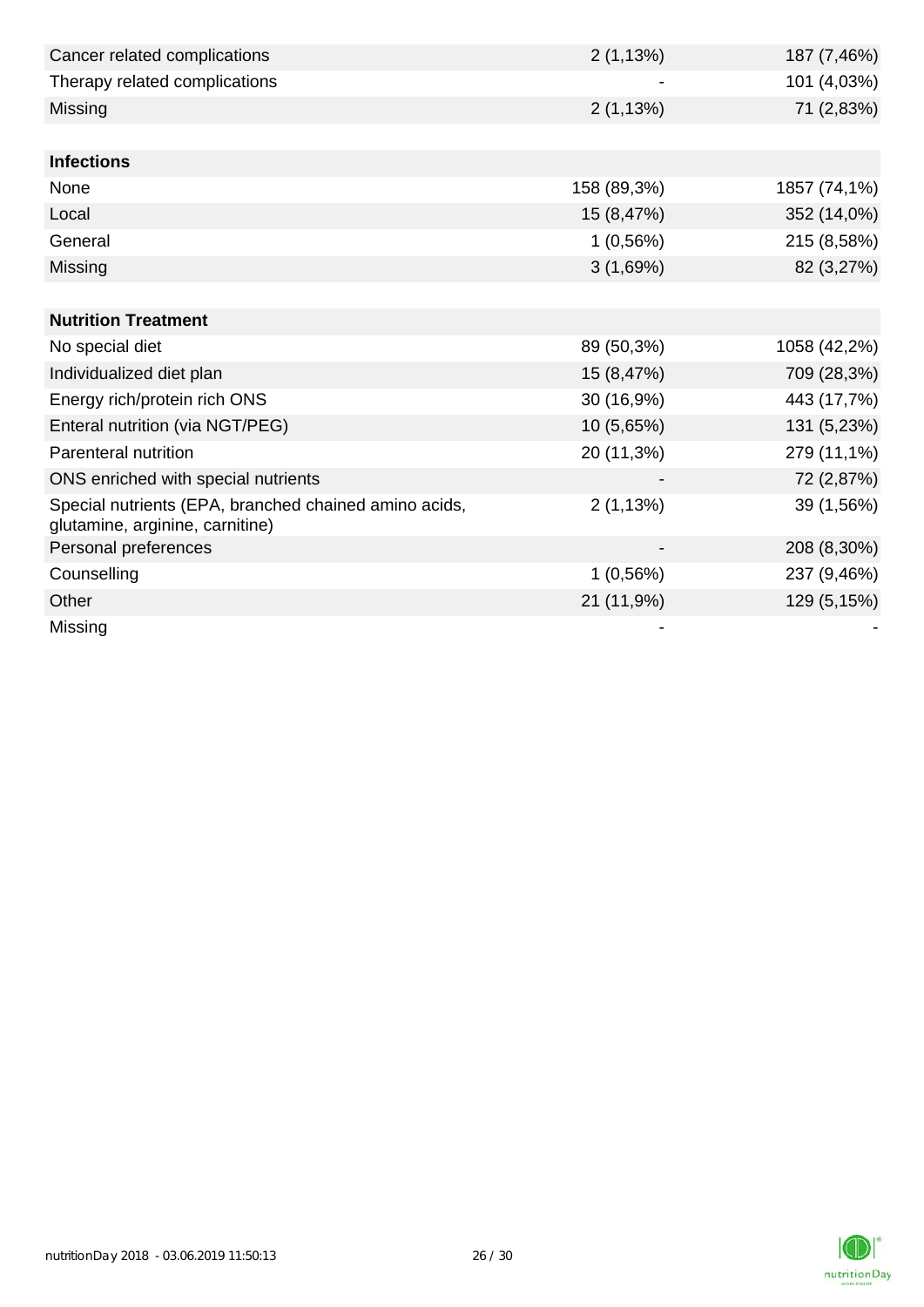| V. Oncology: Cancer patients - Appetite, food intake & quality of life ("Sheet 3 onco") |                     |                          |
|-----------------------------------------------------------------------------------------|---------------------|--------------------------|
|                                                                                         | <b>YOUR RESULTS</b> | <b>REFERENCE RESULTS</b> |
| Number of patients completing Sheet 3_onco:                                             | 177                 | 2484                     |
|                                                                                         |                     |                          |
| Body weight prior to becoming ill                                                       | 65 [20-130]         | 70 [22-180]              |
|                                                                                         |                     |                          |
| Actual body weight                                                                      | 62 [41-118]         | 64 [21-175]              |
|                                                                                         |                     |                          |
| Change in weight was                                                                    |                     |                          |
| Intentional                                                                             | 13 (7,34%)          | 99 (3,95%)               |
| Unintentional                                                                           | 88 (49,7%)          | 1609 (64,2%)             |
| Weight is stable                                                                        | 54 (30,5%)          | 389 (15,5%)              |
| Missing                                                                                 | 5(2,82%)            | 84 (3,35%)               |
|                                                                                         |                     |                          |
| During the last week                                                                    |                     |                          |
| Patients who have had pain:                                                             |                     |                          |
| Not at all                                                                              | 100 (56,5%)         | 828 (33,0%)              |
| A little                                                                                | 60 (33,9%)          | 711 (28,4%)              |
| Quite a bit                                                                             | 9(5,08%)            | 469 (18,7%)              |
| Very much                                                                               | 4(2,26%)            | 265 (10,6%)              |
| Missing                                                                                 | 3(1,69%)            | 198 (7,90%)              |
|                                                                                         |                     |                          |
| Patients who needed a rest:                                                             |                     |                          |
| Not at all                                                                              | 51 (28,8%)          | 560 (22,3%)              |
| A little                                                                                | 76 (42,9%)          | 694 (27,7%)              |
| Quite a bit                                                                             | 37 (20,9%)          | 606 (24,2%)              |
| Very much                                                                               | 7(3,95%)            | 394 (15,7%)              |
| Missing                                                                                 | 1(0,56%)            | 212 (8,46%)              |
|                                                                                         |                     |                          |
| Patients who felt weak:                                                                 |                     |                          |
| Not at all                                                                              | 59 (33,3%)          | 543 (21,7%)              |
| A little                                                                                | 78 (44,1%)          | 715 (28,5%)              |
| Quite a bit                                                                             | 28 (15,8%)          | 605 (24,1%)              |
| Very much                                                                               | 7(3,95%)            | 407 (16,2%)              |
| Missing                                                                                 | 1(0,56%)            | 203 (8,10%)              |
|                                                                                         |                     |                          |
| Patients who felt depressed:                                                            |                     |                          |
| Not at all                                                                              | 81 (45,8%)          | 900 (35,9%)              |
| A little                                                                                | 65 (36,7%)          | 776 (31,0%)              |
| Quite a bit                                                                             | 20 (11,3%)          | 359 (14,3%)              |
| Very much                                                                               | 6(3,39%)            | 208 (8,30%)              |
| Missing                                                                                 | 1(0,56%)            | 207 (8,26%)              |

#### **Patients who were tired:**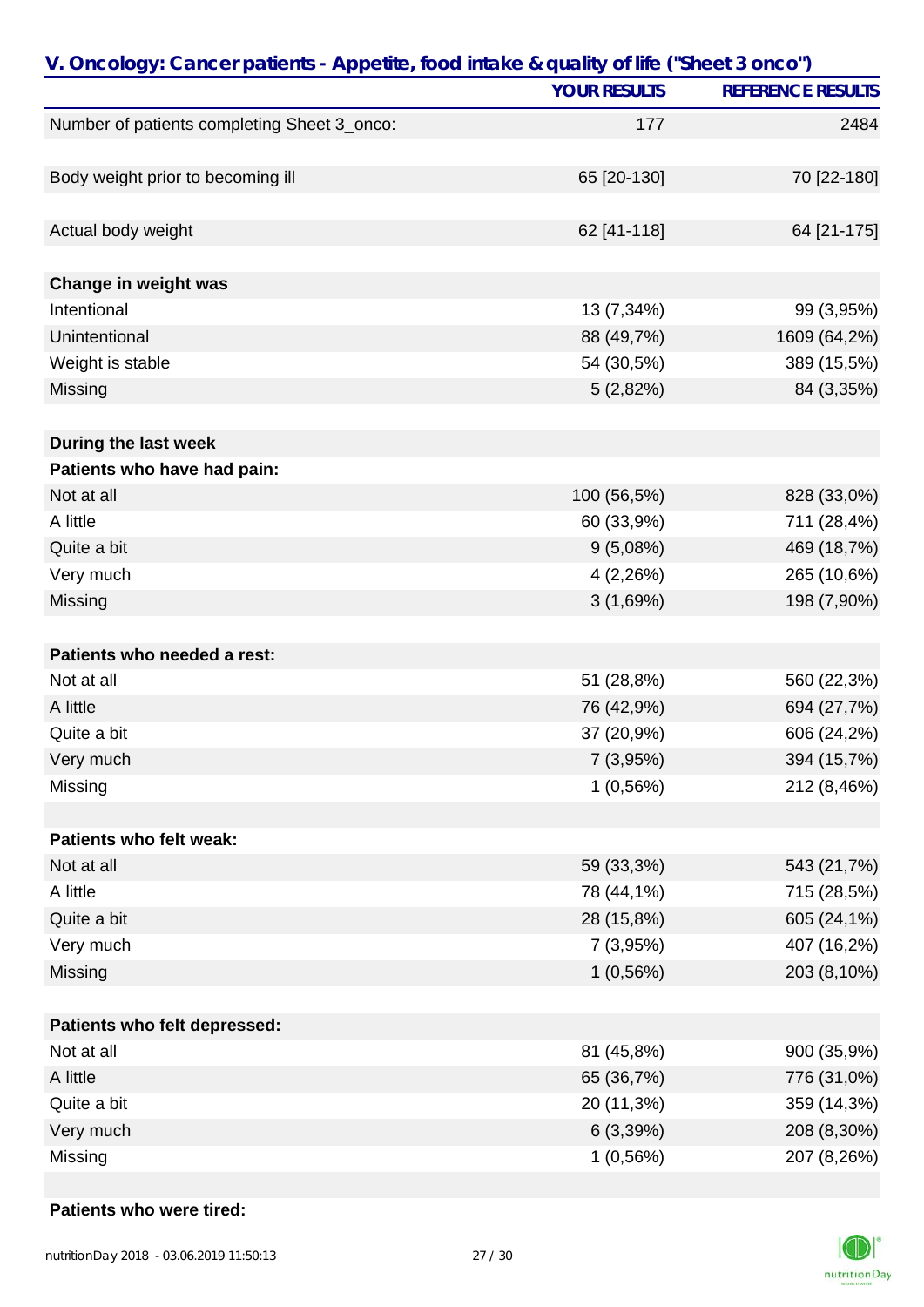| Not at all                                                  | 62 (35,0%) | 558 (22,3%)  |
|-------------------------------------------------------------|------------|--------------|
| A little                                                    | 75 (42,4%) | 769 (30,7%)  |
| Quite a bit                                                 | 28 (15,8%) | 563 (22,5%)  |
| Very much                                                   | 6(3,39%)   | 376 (15,0%)  |
| Missing                                                     | 2(1,13%)   | 204 (8,14%)  |
|                                                             |            |              |
| Patients whose pain interfered with their daily activities: |            |              |
| Not at all                                                  | 96 (54,2%) | 953 (38,0%)  |
| A little                                                    | 50 (28,2%) | 567 (22,6%)  |
| Quite a bit                                                 | 16 (9,04%) | 418 (16,7%)  |
| Very much                                                   | 5(2,82%)   | 300 (12,0%)  |
| Missing                                                     | 6(3,39%)   | 221 (8,82%)  |
|                                                             |            |              |
| <b>Patients who lacked appetite:</b>                        |            |              |
| Not at all                                                  | 89 (50,3%) | 881 (35,2%)  |
| A little                                                    | 52 (29,4%) | 617 (24,6%)  |
| Quite a bit                                                 | 22 (12,4%) | 431 (17,2%)  |
| Very much                                                   | 8 (4,52%)  | 322 (12,8%)  |
| Missing                                                     | 3(1,69%)   | 218 (8,70%)  |
|                                                             |            |              |
| <b>Just now</b>                                             |            |              |
| Patients who have pain:                                     |            |              |
| Not at all                                                  | 90 (50,8%) | 993 (39,6%)  |
| A little                                                    | 73 (41,2%) | 814 (32,5%)  |
| Quite a bit                                                 | 7 (3,95%)  | 359 (14,3%)  |
| Very much                                                   | 1(0,56%)   | 106 (4,23%)  |
| Missing                                                     | 2(1,13%)   | 205 (8,18%)  |
|                                                             |            |              |
| Patients who need a rest:                                   |            |              |
| Not at all                                                  | 45 (25,4%) | 513 (20,5%)  |
| A little                                                    | 80 (45,2%) | 832 (33,2%)  |
| Quite a bit                                                 | 36 (20,3%) | 605 (24,1%)  |
| Very much                                                   | 11 (6,21%) | 307 (12,3%)  |
| Missing                                                     | 2(1,13%)   | 210 (8,38%)  |
|                                                             |            |              |
| <b>Patients who feel weak:</b>                              |            |              |
| Not at all                                                  | 54 (30,5%) | 562 (22,4%)  |
| A little                                                    | 79 (44,6%) | 807 (32,2%)  |
| Quite a bit                                                 | 32 (18,1%) | 594 (23,7%)  |
| Very much                                                   | 5(2,82%)   | 296 (11,8%)  |
| Missing                                                     | 1(0,56%)   | 210 (8,38%)  |
|                                                             |            |              |
| Patients who are depressed:                                 |            |              |
| Not at all                                                  | 76 (42,9%) | 1027 (41,0%) |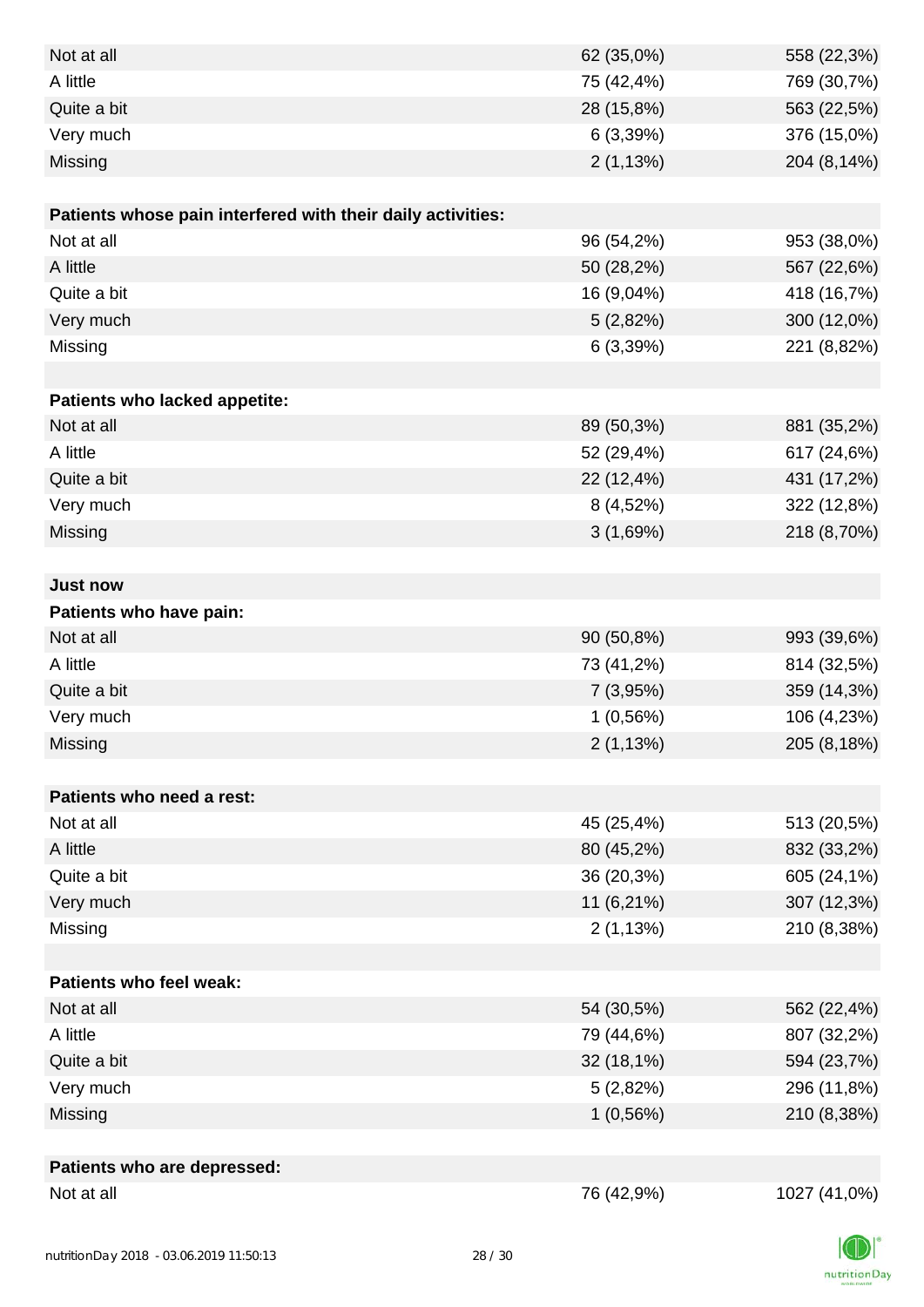| A little                                                    | 75 (42,4%) | 763 (30,4%) |
|-------------------------------------------------------------|------------|-------------|
| Quite a bit                                                 | 17 (9,60%) | 321 (12,8%) |
| Very much                                                   | 4(2,26%)   | 140 (5,59%) |
| Missing                                                     | 1(0,56%)   | 209 (8,34%) |
|                                                             |            |             |
| Patients who are tired:                                     |            |             |
| Not at all                                                  | 57 (32,2%) | 606 (24,2%) |
| A little                                                    | 79 (44,6%) | 871 (34,8%) |
| Quite a bit                                                 | 27 (15,3%) | 496 (19,8%) |
| Very much                                                   | 7(3,95%)   | 280 (11,2%) |
| Missing                                                     | 2(1,13%)   | 215 (8,58%) |
|                                                             |            |             |
| Patients whose pain interferes with their daily activities: |            |             |
| Not at all                                                  | 86 (48,6%) | 961 (38,3%) |
| A little                                                    | 64 (36,2%) | 631 (25,2%) |
| Quite a bit                                                 | 13 (7,34%) | 418 (16,7%) |
| Very much                                                   | 4(2,26%)   | 233 (9,30%) |
| Missing                                                     | 7 (3,95%)  | 221 (8,82%) |
|                                                             |            |             |
| Patients who lack appetite:                                 |            |             |
| Not at all                                                  | 77 (43,5%) | 907 (36,2%) |
| A little                                                    | 67 (37,9%) | 637 (25,4%) |
| Quite a bit                                                 | 18 (10,2%) | 430 (17,2%) |
| Very much                                                   | 6(3,39%)   | 278 (11,1%) |
| Missing                                                     | 5(2,82%)   | 217 (8,66%) |
|                                                             |            |             |
| Reasons for change in appetite/food intake                  |            |             |
| Nausea/Vomiting                                             | 30 (16,9%) | 434 (17,3%) |
| Inflammation in mouth                                       |            | 145 (5,79%) |
| Pain                                                        | 16 (9,04%) | 332 (13,2%) |
| Constipation                                                | 4(2,26%)   | 197 (7,86%) |
| Diarrhea                                                    | 5(2,82%)   | 129 (5,15%) |
| Change in taste/smell                                       | 3(1,69%)   | 326 (13,0%) |
| Early satiation/Loss of appetite                            | 50 (28,2%) | 604 (24,1%) |
| Other                                                       | 56 (31,6%) | 427 (17,0%) |
| Missing                                                     | 3(1,69%)   | 93 (3,71%)  |
|                                                             |            |             |
| Maximum activity performed by patients                      |            |             |
| Able to do sports                                           | 22 (12,4%) | 96 (3,83%)  |
| Fully active                                                | 43 (24,3%) | 356 (14,2%) |
| Able to carry out light activities                          | 40 (22,6%) | 508 (20,3%) |
| Able to carry out self care                                 | 29 (16,4%) | 623 (24,9%) |
| Able to carry out limited self care                         | 30 (16,9%) | 371 (14,8%) |
| Confined to bed or chair                                    | 11 (6,21%) | 333 (13,3%) |